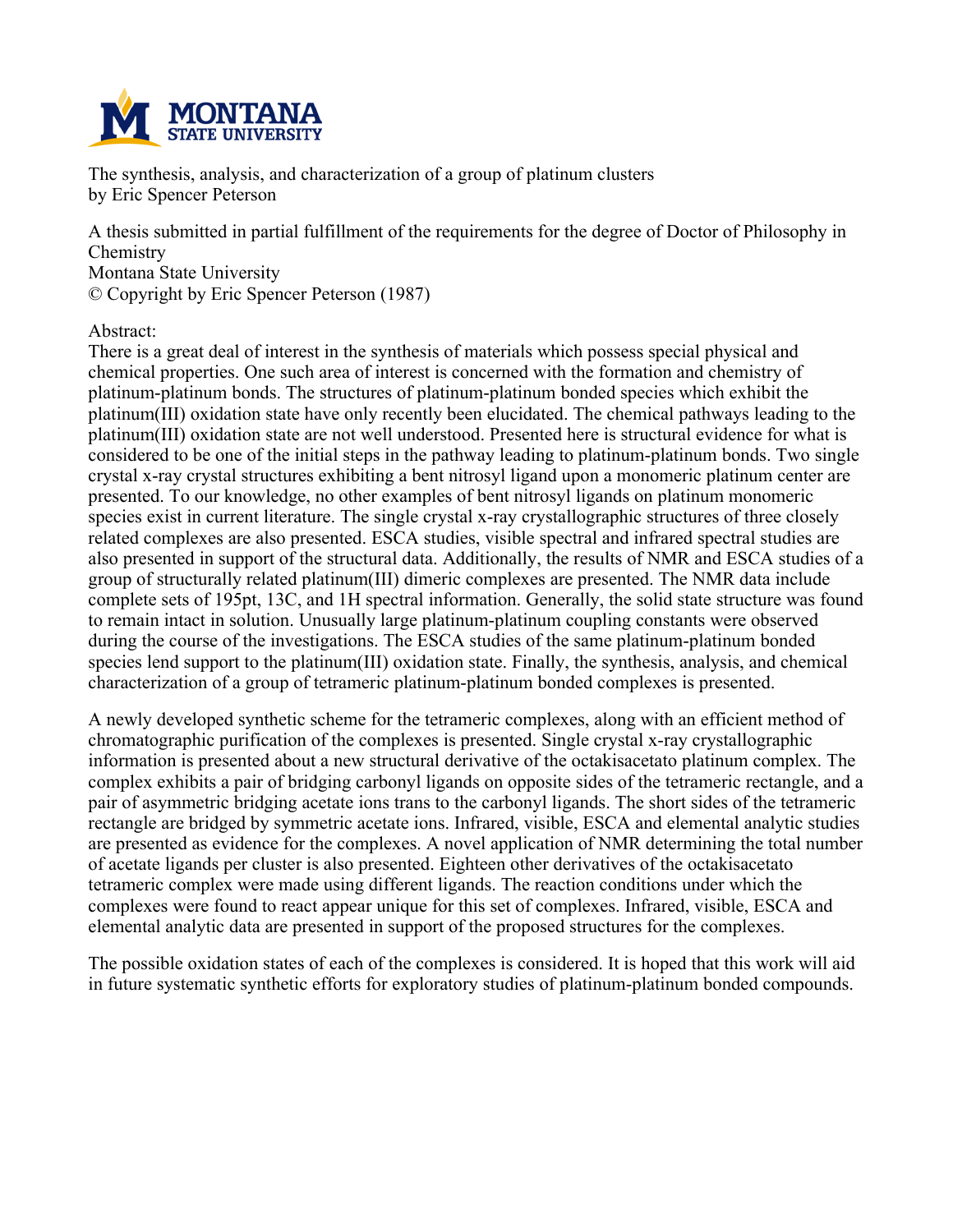### THE SYNTHESIS, ANALYSIS, AND CHARACTERIZATION

### OF A GROUP OF PLATINUM CLUSTERS

by

Eric Spencer Peterson

# A thesis submitted in partial fulfillment<br>of the requirements for the degree

of

ż

### Doctor of Philosophy

in

Chemistry

MONTANA STATE UNIVERSITY Bozeman, Montana

December 1987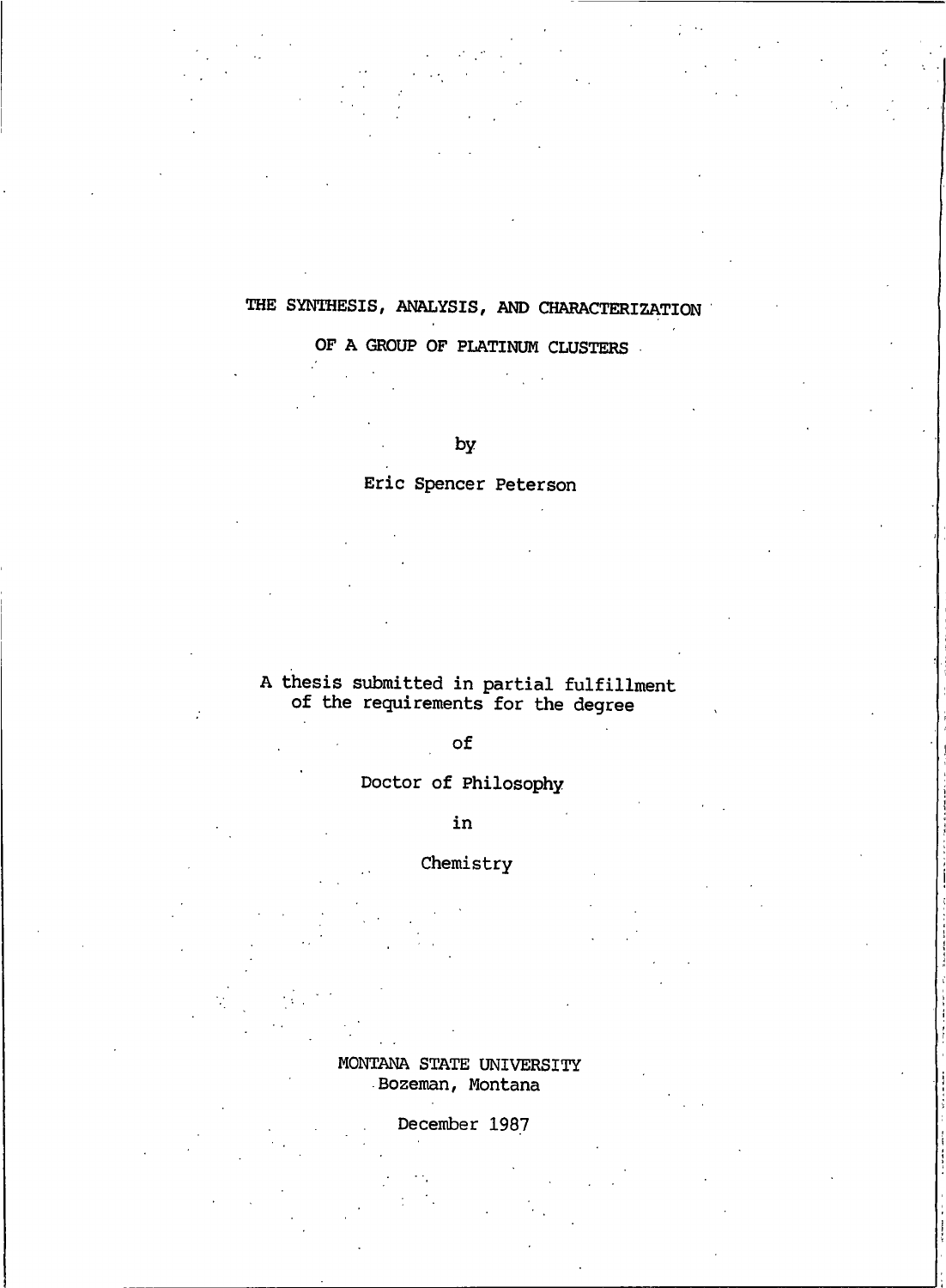**APPROVAL** 

of a thesis submitted by

Eric Spencer Peterson

This thesis has been read by each member of the thesis committee and has been found to be satisfactory regarding content, English usage, format, citations, bibliographic style, and consistency, and is ready for submission to the College of Graduate Studies.

 $10/27/87$ Date

Eliny H abbott

Approved for the Major Department

 $10/27/87$ 

Eding H. allo

 $3378$ 

Head, Major Department

Approved for the College of Graduate Studies

 $\frac{7-6-87}{\text{Date}}$ 

Walve Graduate Dean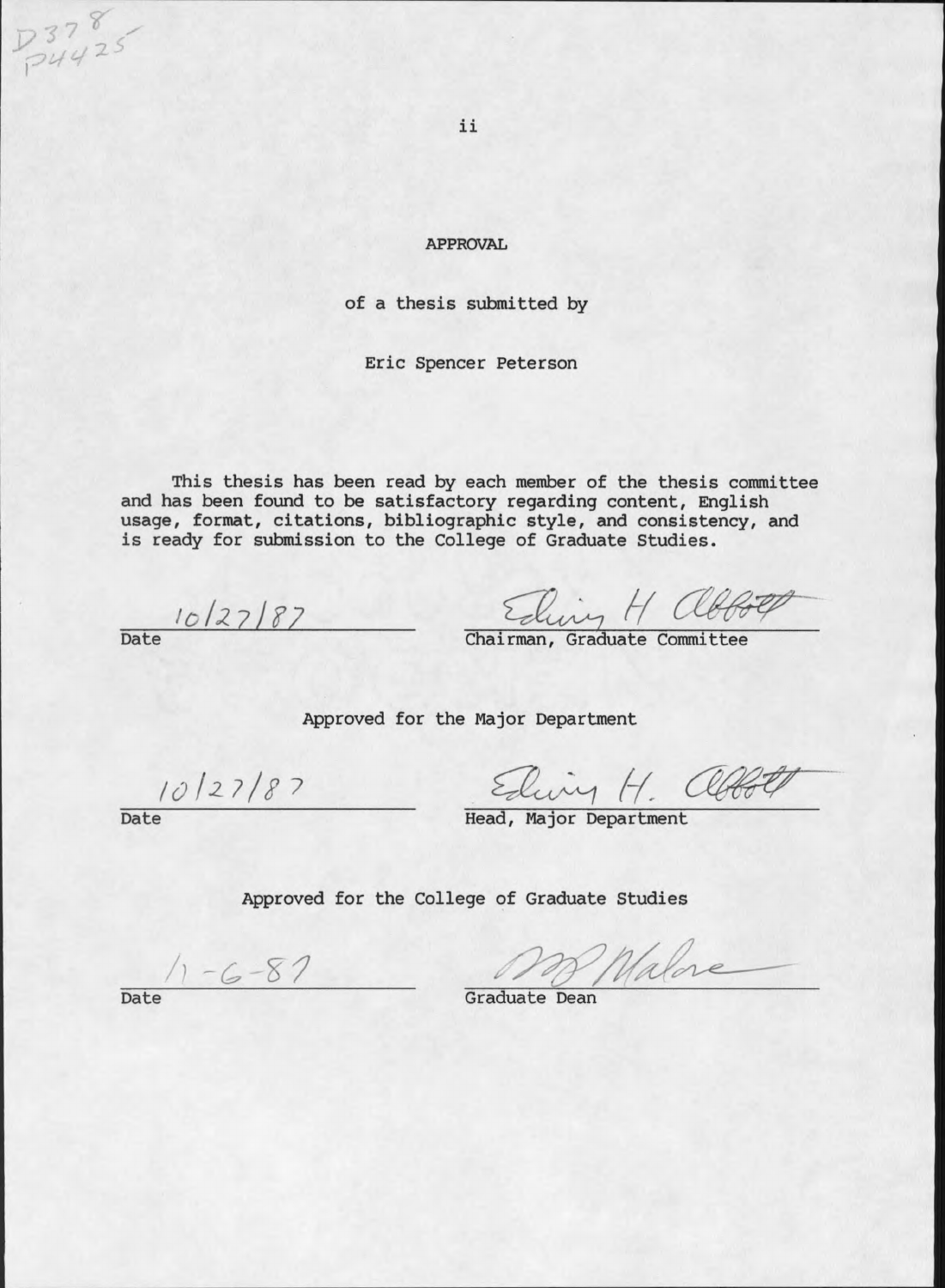### © COPYRIGHT

## $b**y**$

### Eric Spencer Peterson

### 1987

### All Rights Reserved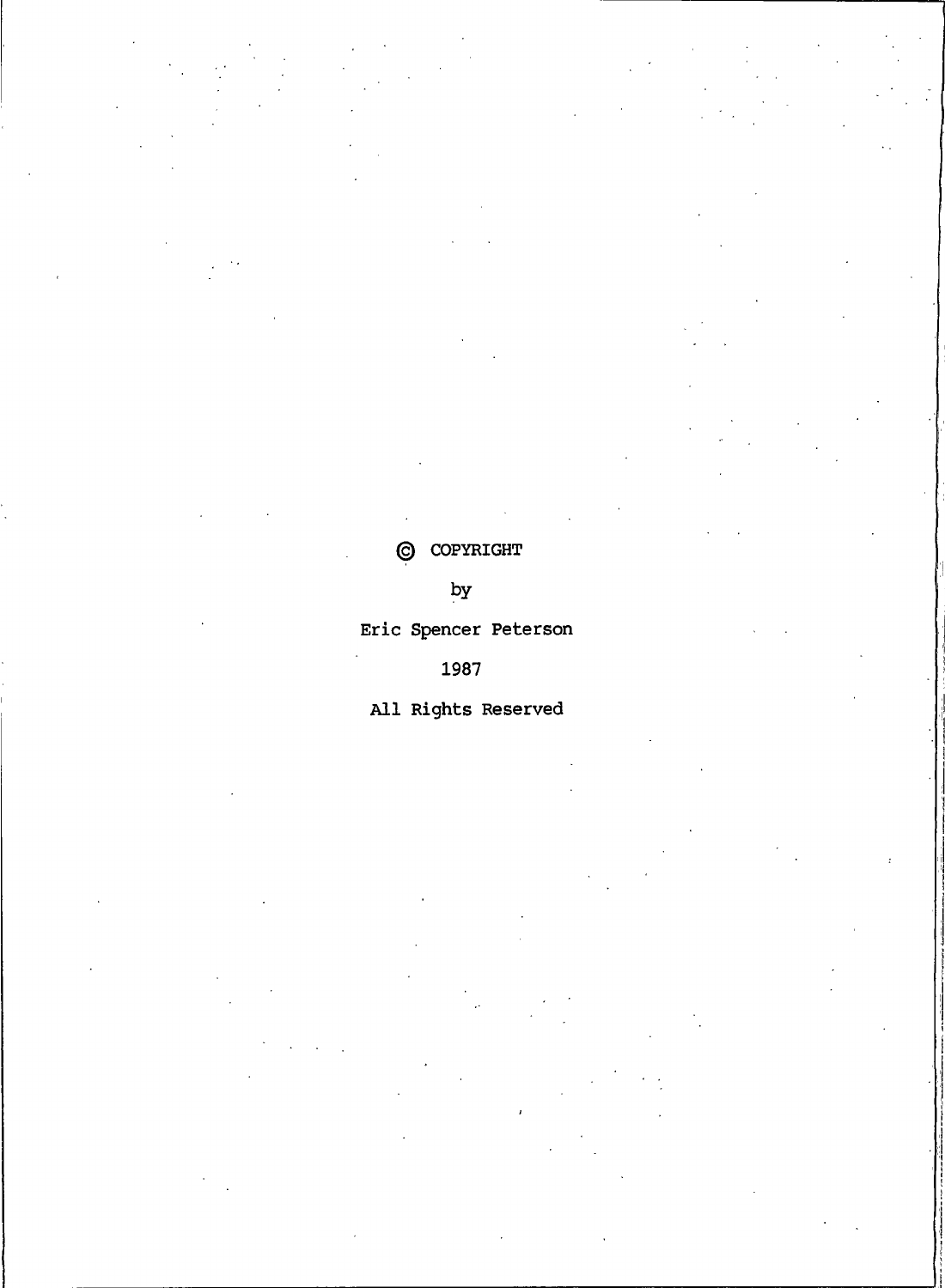#### STATEMENT OF PERMISSION TO USE

In presenting this thesis in partial fulfillment of the requirements for a doctoral degree at Montana State University, I agree that the Library shall make it available to borrowers under rules of the Library. I further agree that copying of this thesis is allowable only for scholarly purposes, consistent with "fair use" as prescribed in the U.S. Copyright Law. Requests for extensive copying or reproduction of this thesis should be referred to University Microfilms International, 300 North Zeeb Road, Ann Arbor, Michigan 48106, to whom I have granted "the exclusive right to reproduce and distribute copies of the dissertation in and from microfilm and the right to reproduce and distribute by abstract in any format."

signature Eric Species 26. 270 Aleler Date

111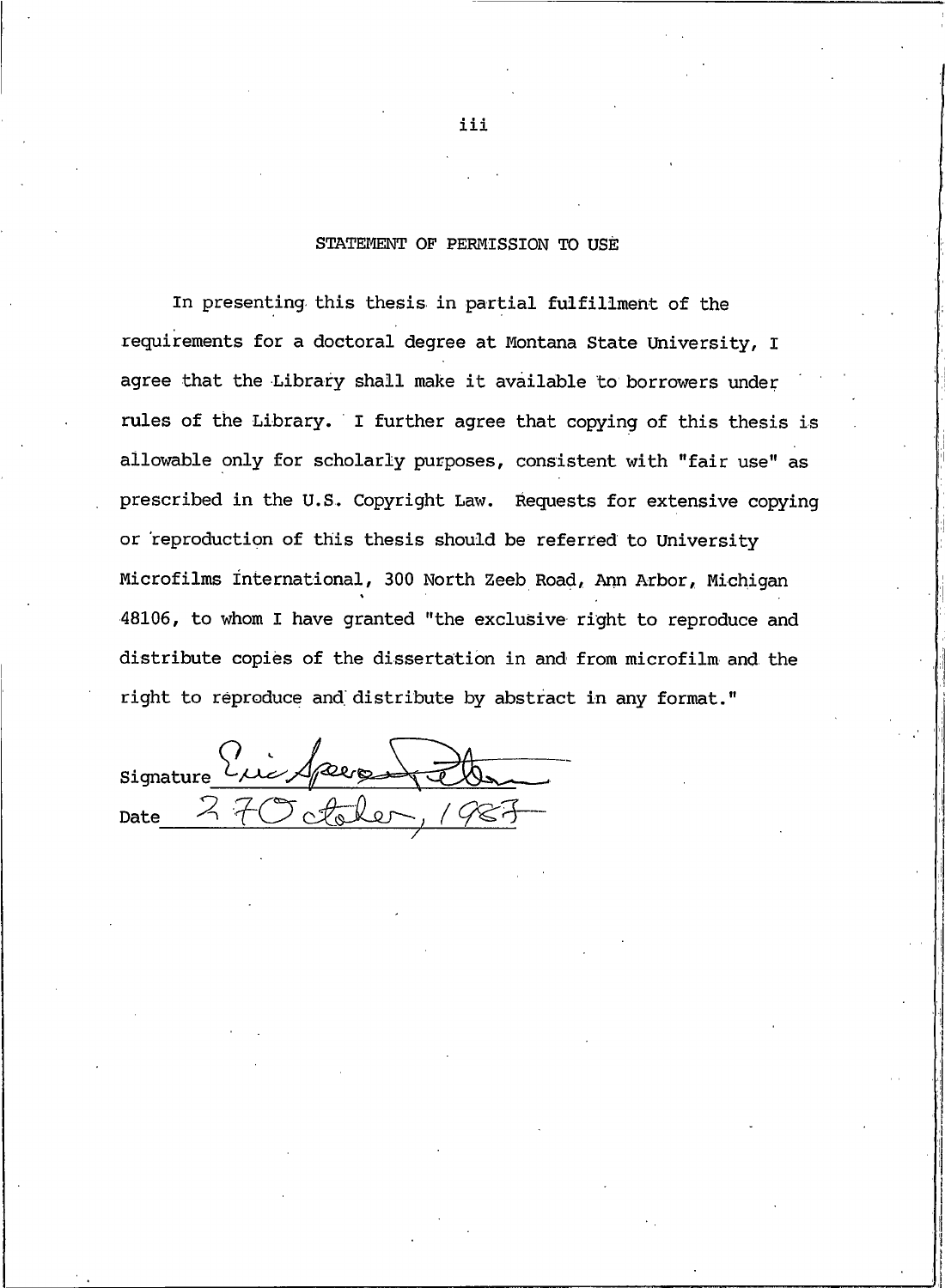### DEDICATION

### To Mom and Dad.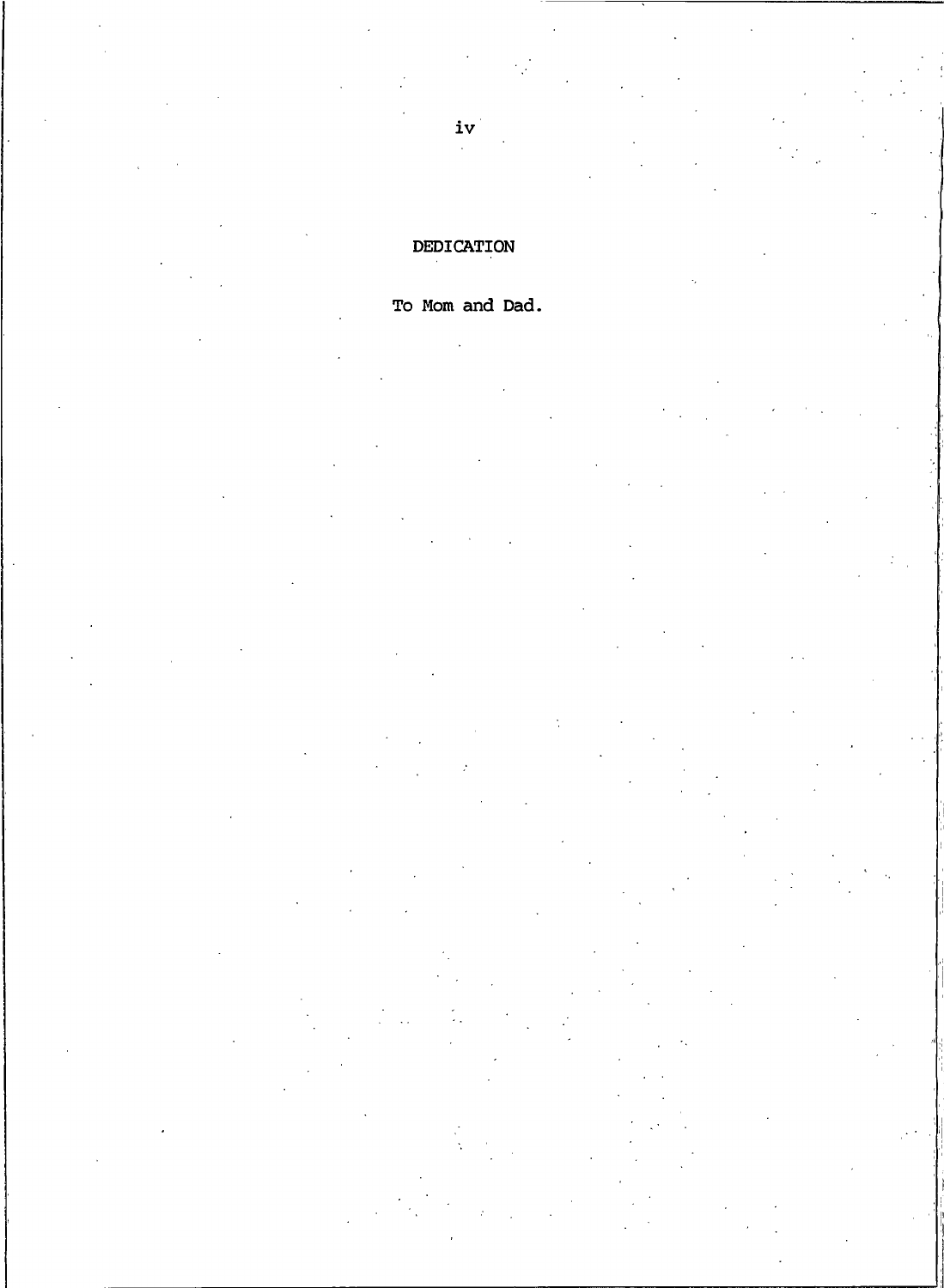#### **ACKNOWLEDGMENTS**

I would like to thank Dr. Edwin H. Abbott for his advice. I would also like to thank all of those people who have made my stay in graduate school quite pleasant.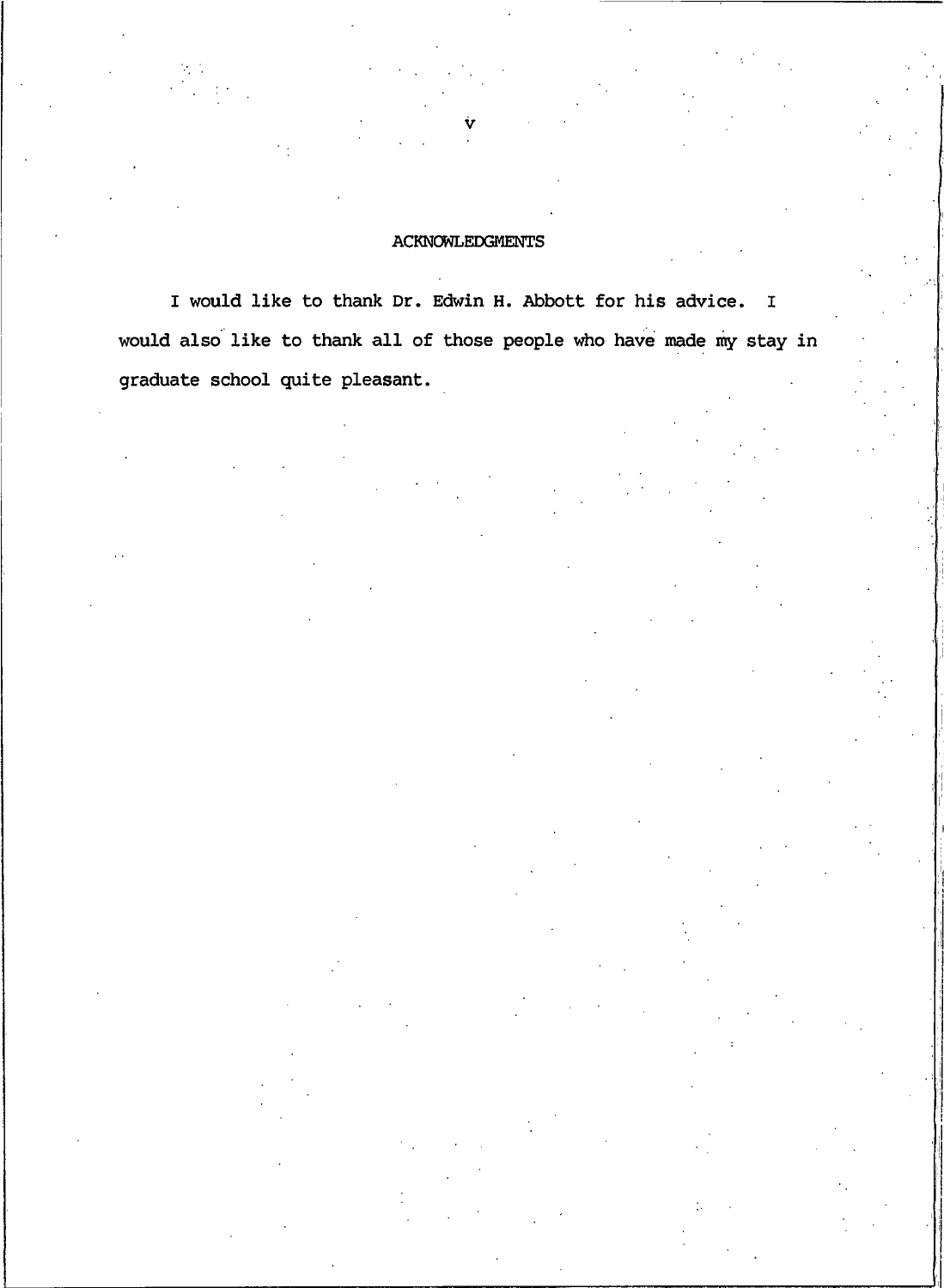#### TABLE OF

| Page                                                                                                  |   |
|-------------------------------------------------------------------------------------------------------|---|
| LIST OF TABLES.                                                                                       | x |
| LIST OF FIGURES.<br>xiv                                                                               |   |
| KEY ABBREVIATIONS<br>xvii                                                                             |   |
| <b>ABSTRACT.</b><br>.xviii                                                                            |   |
| INTRODUCTION.                                                                                         | 1 |
| Sulfate and Phosphate Bridged Species.                                                                | 6 |
| α-Oxopyridonate Bridged Platinum(III) Complexes.<br>11                                                |   |
|                                                                                                       |   |
| Platinum Carboxylate Bridged Compounds<br>14                                                          |   |
| PURPOSE OF THE PRESENT INVESTIGATION.<br>20                                                           |   |
| EXPERIMENTAL.<br>22                                                                                   |   |
| Preparation of Compounds.<br>22                                                                       |   |
| Preparation of $K_2Pt(NO_2)_4·H_2O \cdot \cdot \cdot \cdot \cdot$ .<br>$22^{\degree}$                 |   |
| Preparation of $K_2^0Pt(NO_2)_{\underline{d}}(NO)(H_2O)$ , 1<br>22                                    |   |
| Method II for the Preparation of                                                                      |   |
| $K[Pt(NO_2)_{4}NO·OH_2]·OH_2$ , 1, with NOBF <sub>4</sub><br>23                                       |   |
| Preparation of $K_2[\overline{P}t(Cl_3)(NO_2)_{2}NO]$ , $2 \cdot \cdot \cdot \cdot \cdot \cdot$<br>23 |   |
| Preparation of $K_2[Pt(NO_2)/2Cl_4]$ , $3 \cdot \cdot \cdot \cdot \cdot \cdot \cdot$<br>23            |   |
| Method II for Preparation of $K_2$ [Pt(NO <sub>2</sub> ) <sub>2</sub> Cl <sub>4</sub> ], 3<br>25      |   |
| 25                                                                                                    |   |
|                                                                                                       |   |
| 25                                                                                                    |   |
| Preparation of $P\bar{t}_4(0AC)$ Blue from Platinum(IV)<br>26                                         |   |
| Synthesis of $Pt_4(\bar{OAC})_8$ from Platinum(II), 10.<br>27                                         |   |
| Preparation of $[Pt_4(0AC)_{6}(CO)_2]$ 2HOAc, 6.<br>28                                                |   |
| Direct Preparation of $[Pt_4(OAc)_{6}(CO)_2]$                                                         |   |
| .2HOAc, 6, from $Pt_4$ (OAc) <sub>8</sub> Blue<br>28                                                  |   |
| Direct Method I for the Preparation of                                                                |   |
| 6 Using Formic Acid. $\ldots$<br>28                                                                   |   |
| Direct Method II for the Preparation of                                                               |   |
| .<br>6 Using Co Gas $\ldots$<br>30                                                                    |   |
| Direct Preparation of $[Pt_4(OAc)_6(NO)_2]$                                                           |   |
| $-2$ HOAC, $12$<br>30                                                                                 |   |

vi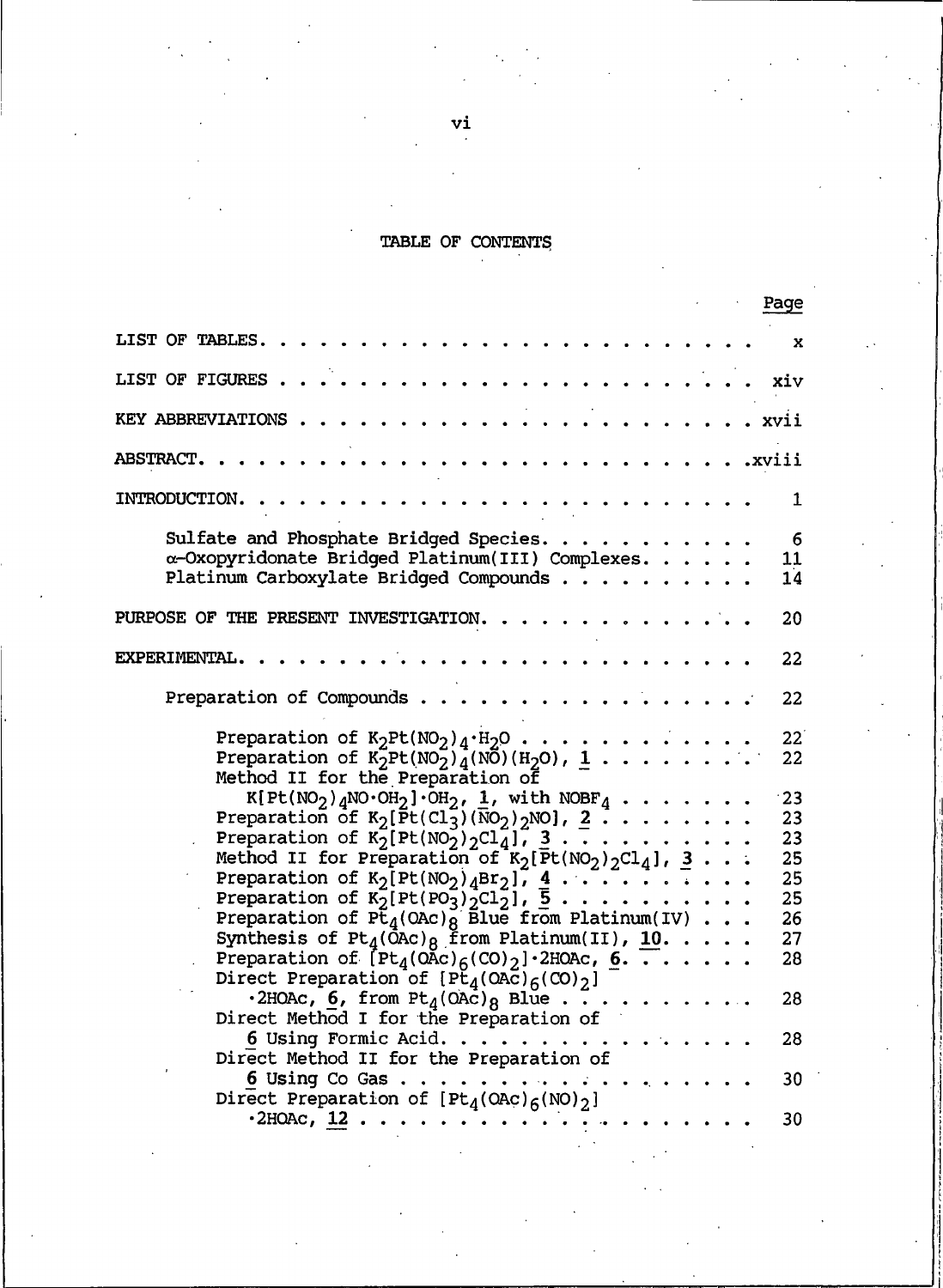#### TABLE OF CONTENT

| Direct Method I for the Preparation of                                                    |    |
|-------------------------------------------------------------------------------------------|----|
| 12 Using Nitric Acid                                                                      | 31 |
| Direct Method II for the Preparation of                                                   |    |
| 12 Using NO Gas. $\ldots$                                                                 | 31 |
| Preparation of $[Pt_2(POP)_4 \cdot H_2 O]$ from                                           |    |
| $Pt_4$ (OAc) <sub>8</sub> Blue, 13                                                        | 32 |
| Preparation of $Pt_2$ (POP) <sub>4</sub> ·H <sub>2</sub> O from $Pt_4$ (OAc) <sub>8</sub> |    |
| Blue with Ammonium Diphosphite, 13                                                        | 32 |
| Reaction of $Pt_4(OAC)_8$ with KOCN                                                       | 33 |
| Reaction of $Pt_4(OAC)_8$ Blue with 20                                                    |    |
| Equivalents $KOCN$ , $14$                                                                 | 33 |
| Reaction of $Pt_4(0AC)_8$ Blue with 20                                                    |    |
| Equivalents $KSCN$ , $15$                                                                 | 33 |
| Reaction of $Pt_4($ OAc) <sub>8</sub> Blue with Eight                                     |    |
| Equivalents KSCN, 16                                                                      | 34 |
| Reaction of $Pt_4(0AC)$ <sub>8</sub> with Four                                            |    |
| Equivalents KSCN, $17 \cdot \cdot \cdot$                                                  | 35 |
| Reaction of $Pt_4( OAC)_{8}$ Blue with Two                                                |    |
| Equivalents KSCN, $\frac{18}{1}$                                                          | 35 |
| Reaction of $Pt_4($ 0AC) <sub>8</sub> Blue with                                           |    |
| Acetylene Gas, 19.                                                                        | 36 |
| Reaction of $Pt_4($ OAc) <sub>8</sub> Blue with                                           |    |
| Phenylacetylene, $20.$                                                                    | 36 |
|                                                                                           |    |
| Reaction of $Pt_4($ OAC) $\sqrt{8}$ Blue with<br>Diphenylacetylene, 21.                   | 38 |
| Reaction of $Pt_4($ OAc) <sub>8</sub> Blue with One                                       |    |
| Equivalent Triphenylphosphine, 22.                                                        | 39 |
| Reaction of $Pt_4($ OAc) <sub>8</sub> Blue with Two                                       |    |
| Equivalents Triphenylphosphine, 23                                                        | 39 |
| Reaction of $Pt_4(0AC)_8$ Blue with Four                                                  |    |
| Equivalents Triphenylphosphine, 24                                                        | 40 |
| Reaction of $Pt_4(0AC)_8$ Blue with                                                       |    |
| Excess HCN, $25$                                                                          | 40 |
| Reaction of $Pt_4(\overline{O}AC)_8$ Blue with HCN                                        |    |
| Controlled Reaction, $26.$                                                                | 41 |
| Reaction of $Pt_4(0Ac)_8$ Blue with One and Two                                           |    |
| Equivalents of Cyanamide, 27                                                              | 42 |
| Reaction of $Pt_4( OAC)_8$ Blue with Eight                                                |    |
| Equivalents of Acetamide, 28.                                                             | 42 |
| Reaction of $Pt_4(ORc)_8$ Blue with                                                       |    |
| Trifluoroacetic Acid, 29.                                                                 | 43 |
| Reaction of $Pt_4(OAC)_8$ Blue with                                                       |    |
| Sulfuric Acid, 30. .                                                                      | 43 |
| Reaction of $Pt_4(OA\overline{c})_8$ Blue with $K_2SO_4$ , 31                             | 44 |
| Reaction of $Pt_4(0AC)_8$ Blue with Eight                                                 |    |
| Equivalents Hydroxypyridine, 32.                                                          | 44 |
|                                                                                           |    |

Page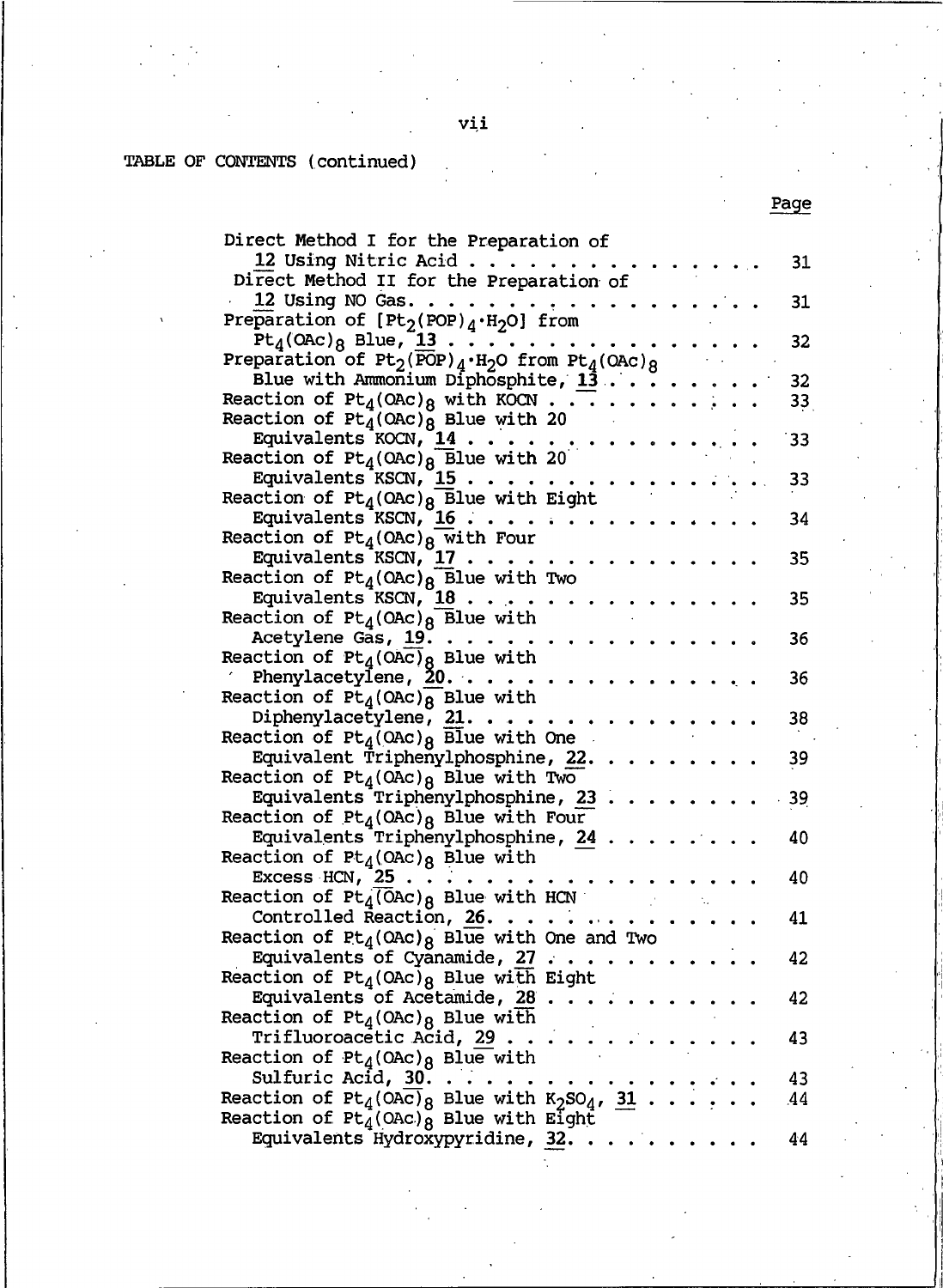TABLE OF CONTENT

| Page                                                                                                                                                                                                                                                                                                      |                                  |
|-----------------------------------------------------------------------------------------------------------------------------------------------------------------------------------------------------------------------------------------------------------------------------------------------------------|----------------------------------|
| Materials and Methods.                                                                                                                                                                                                                                                                                    | 45                               |
| Chromatographic Procedures                                                                                                                                                                                                                                                                                | 46                               |
| Preparation of Ag Salts                                                                                                                                                                                                                                                                                   | 47                               |
| NMR Spectroscopy of Pt(III) Dimeric Species.                                                                                                                                                                                                                                                              | 47                               |
| .<br>X-Ray Crystallography                                                                                                                                                                                                                                                                                | 51                               |
| Structure Solution of $K[Pt(MO2)d(NO)(H2O)]$<br>Structure Solution for $K_2[Pt(NO_2)]_4Br_2$ , $\frac{3}{2}$<br>Structure Solution for $K_2[Pt(NO_2)/2Cl_4]$ , $\overline{4}$<br>Structure Solution for $K_2[Pt(Cl)_2[FO_3]_2]$ , $5 \ldots$ .<br>Structure Solution for $[\bar{P}t_4(0Ac)\bar{6}(CO)_2]$ | 52<br>55<br>58<br>58<br>60       |
| $\cdot$ 2HOAc, 6.                                                                                                                                                                                                                                                                                         | 63                               |
| <b>RESULTS</b>                                                                                                                                                                                                                                                                                            | 65                               |
| X-Ray Crystallographic Results                                                                                                                                                                                                                                                                            | 65                               |
| Structure of $K[Pt(NO_2)_4(NO)(OH_2)], 1, , ,$<br>Structure of $K_32[Pt(NO_2)_2(NO)(Cl_3)], 2$<br>Structure of $K_2[Pt(NO_2)_2Cl_4], 3$<br>Structure of $K_2[Pt(NO_2)_4Br_2], \underline{4}$<br>Structure of $K_2[Pt(NO_2)_4Br_2], \underline{5}$<br>Structure of $K_2[Pt(Cl)_2(PO_3)_2], 5$              | 65<br>69<br>74<br>76<br>79<br>82 |
| Physical Measurements.                                                                                                                                                                                                                                                                                    | 88                               |
| Electron Spectroscopy for Chemical<br>Analysis (ESCA).<br>$\sim$ $\sim$ $\sim$ $\sim$ $\sim$<br>NMR Spectra and Spectral Assignments<br>for a Series of Pt(III) Complexes.                                                                                                                                | 88<br>91                         |
| Infrared Spectral Results. $\ldots$ .<br>130                                                                                                                                                                                                                                                              |                                  |
| Total Ligands Per Metal Cluster Determination<br>143                                                                                                                                                                                                                                                      |                                  |
| Results of Elemental Analyses of Selected Compounds.<br>143                                                                                                                                                                                                                                               |                                  |

viii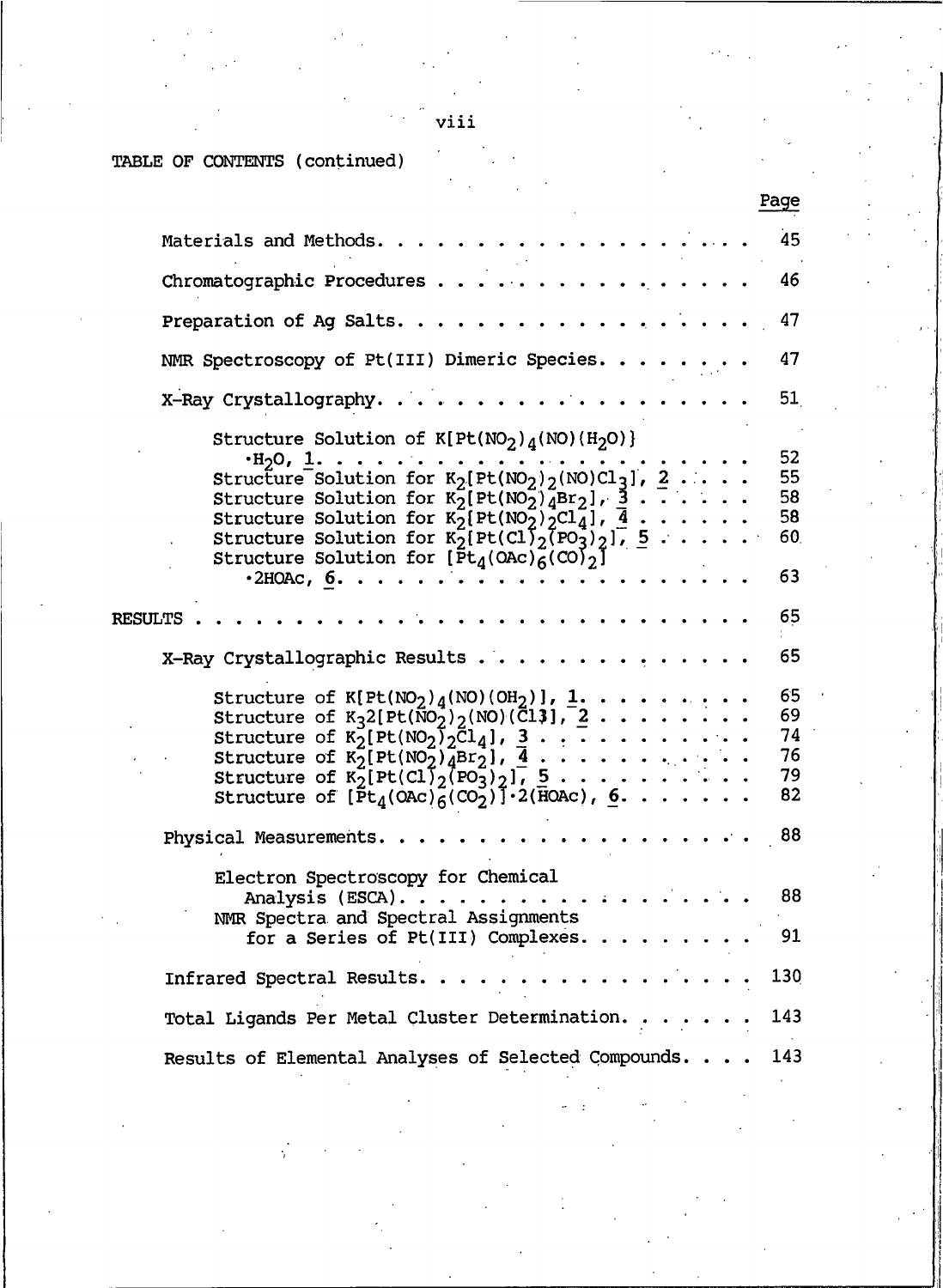ix

TABLE OF CONTENT

|                                              | Page  |
|----------------------------------------------|-------|
|                                              | 150   |
|                                              | 162   |
|                                              | 164   |
|                                              | 165   |
|                                              | 169   |
|                                              | - 173 |
| Infrared Spectral Studies. 176               |       |
| Elemental Analytical Studies 181             |       |
|                                              |       |
|                                              | 188   |
|                                              | 191   |
| $F_0$ $F_C$ Tables for Compounds $1 - 6$ 197 |       |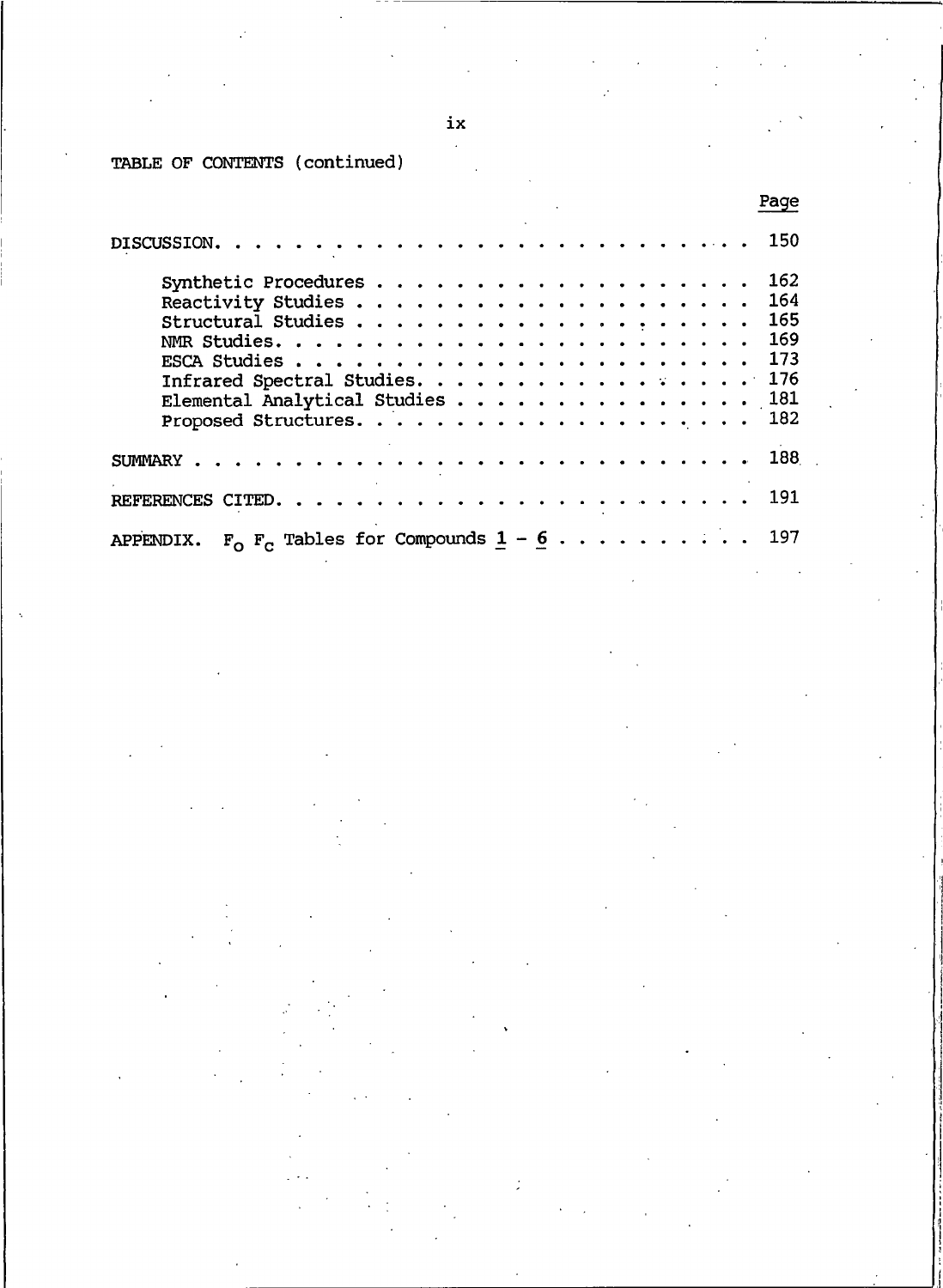#### LIST OI

| Table      |                                                                                                                                  |  | Page |
|------------|----------------------------------------------------------------------------------------------------------------------------------|--|------|
| 1.         | Crystallographic parameters for<br>$K[Pt(NO2)4(NO)(H2O)]·H2O, 1.$                                                                |  | 53   |
| 2.         | Crystallographic parameters for<br>$K[Pt(NO2)2(NO)Cl3], 2.$                                                                      |  | 56   |
| 3.         | Crystallographic parameters for<br>$K_2Pt(NO_2)_{4Br_2, 3}$ .                                                                    |  | 59   |
| 4.         | Crystallographic parameters for<br>$K_2[Pt(NO_2)_{2}Cl_4], 4$                                                                    |  | 61   |
| 5.         | Crystallographic parameters for<br>$K_2[PLCl_2(PO_3)_2], 5$                                                                      |  | 62   |
| 6.         | Crystallographic parameters for<br>$[Pt_4(OCCH_3)_6(CO)_2], 6.$                                                                  |  | 64   |
| 7.         | Atomic coordinates $(x10^4)$ and isotropic<br>thermal parameters ( $\AA^2$ x 10 <sup>3</sup> ) for<br>$K[Pt(NO2)4(NO)OH2] (OH2)$ |  | 66   |
| 8.         | Bond lengths (Å) for $K[Pt(NO_2)_4(NO)OH_2] \cdot (OH_2)$ .                                                                      |  | 67   |
| 9.         | Bond angles (°) for $K[Pt(NO_2)_4(NO)OH_2] \cdot (OH_2)$ .                                                                       |  | 68   |
| 10.<br>11. | Anisotropic thermal parameters (Åx10 <sup>3</sup> ) for                                                                          |  | 69   |
|            | parameters ( $\text{\AA}x10^3$ ) for $\text{K}_2[\text{Pt}(\text{NO}_2)_2(\text{NO})\text{Cl}_3]$                                |  | 71   |
| 12.        | Bond lengths (Å) for $K_2[Pt(MO_2)_2(NO)Cl_3] \cdot \cdot \cdot \cdot$ .                                                         |  | 71   |
| 13.        | Bond angles ( $^{\circ}$ ) for K <sub>2</sub> [Pt(NO <sub>2</sub> ) <sub>2</sub> (NO)Cl <sub>3</sub> ].                          |  | 72   |
| 14.        | Anisotropic thermal parameters $(A^2x10^3)$<br>for $K_2[Pt(NO_2)_{2}(NO)Cl_3]$ .                                                 |  | 73   |
| 15.        | Atomic coordinates $(x10^4)$ and isotropic thermal<br>parameters ( $\hat{A}^2 \times 10^3$ ) for $K_2[Pt(NO_2)_2Cl_4]$           |  | 75   |

 $\mathbf{x}$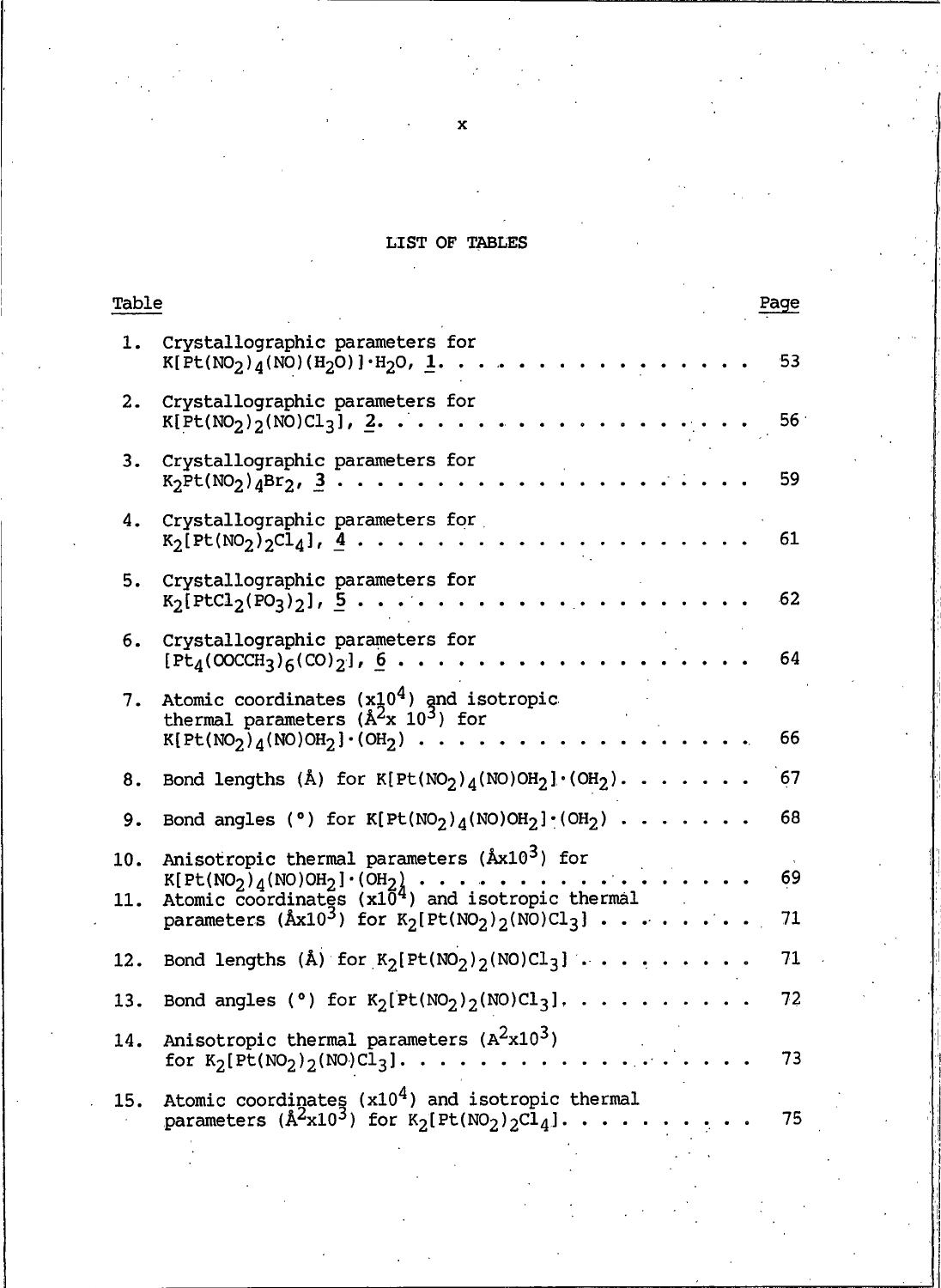LIST OF TABLES

| Table  | Page                                                                                                                                                                             |  |
|--------|----------------------------------------------------------------------------------------------------------------------------------------------------------------------------------|--|
| 16.    | Bond lengths (Å) for $K_2[Pt(NO_2)_{2}Cl_4] \ldots$<br>75                                                                                                                        |  |
| 17.    | Bond angles (°) for $K_2[Pt(NO_2)_2Cl_4]$ .<br>75<br>.                                                                                                                           |  |
| 18.    | Anisotropic thermal parameters $(\text{Å}^2 \text{x} 10^3)$<br>for $K_2[Pt(MO_2)_2Cl_4]$ .<br>76                                                                                 |  |
| 19.    | Atomic coordinates $(x10^4)$ and isotropic thermal<br>parameters ( $\hat{A}^2 \times 10^3$ ) for $K_2[Pt(NO_2)_2C\bar{l}_4]$ .<br>77                                             |  |
| 20.    | Bond lengths (Å) for $K_2[Pt(NO_2)_2Cl_4]$<br>77                                                                                                                                 |  |
| 21.    | Bond angles (°) for $K_2[Pt(NO_2)_2Cl_4]$ .<br>78                                                                                                                                |  |
| 22.    | Anisotropic thermal parameters $(\mathbb{A}^2 \times 10^3)$<br>78<br>for $K_2[Pt(NO_2)_4Br_2]$                                                                                   |  |
| 23.    | Atomic coordinates $(x10^4)$ and isotropic thermal<br>parameters ( $\mathring{A}^2 \times 10^3$ ) for $K_2[Pt(PO_3)_2Cl_2]$<br>.<br>80                                           |  |
| 24.    | Bond lengths (Å) for $K_2[Pt(PO_3)_2Cl_2]$<br>81                                                                                                                                 |  |
| 25.    | Bond angles (°) for $K_2[Pt(PO_3)_2Cl_2]$ .<br>81                                                                                                                                |  |
| 26.    | Anisotropic thermal parameters $(\mathbb{A}^2 \times 10^3)$<br>for $K_2[Pt(PO_3)2Cl_2].$<br>82<br>.                                                                              |  |
| 27.    | Atomic coordinates $(x10^4)$ and isotropic thermal<br>parameters $(\mathbb{A}^2 \times 10^3)$ for $[Pt_4(OAC)_{6}(CO)_2 \cdot 2(HOAC) \cdot \cdot \cdot \cdot \cdot \cdot$<br>84 |  |
| 28.    | Bond lengths (Å) for $[Pt_4(OAc)_6(C0)_2 \cdot 2(HOAc) \cdot \cdot \cdot \cdot \cdot \cdot \cdot$<br>85                                                                          |  |
| 29.    | Bond angles (°) for $[Pt_4(OAc)_6(CO)_2 \cdot 2(HOAc) \cdot \cdot \cdot \cdot \cdot \cdot \cdot \cdot \cdot$<br>86                                                               |  |
| 30.    | Anisotropic thermal parameters (Å <sup>2</sup> x10 <sup>3</sup> )<br>88<br>for $[Pt_4(0AC)_6(CO)_2 \cdot 2(HOAC)$                                                                |  |
| 31.    | 90<br>ESCA data for platinum complexes                                                                                                                                           |  |
| 32.    | 93<br>$Pt_2(mhp)_2(CH_3)_4(pyr)_1$ (head-to-head dimer)                                                                                                                          |  |
| $-33.$ | $Pt_2(CH_3)_4(hp)_2(Et_2S)_1$ (head-to-head dimer)<br>98                                                                                                                         |  |
| 34.    | $Pt_2(CH_3)_4(mhp)_2(Et_2S)_1$ (head-to-head dimer).<br>102                                                                                                                      |  |
| 35.    | $Pt_2(CH_3)_4(fhp)_2(pyr)_2$ (head-to-tail dimer)<br>106                                                                                                                         |  |

xi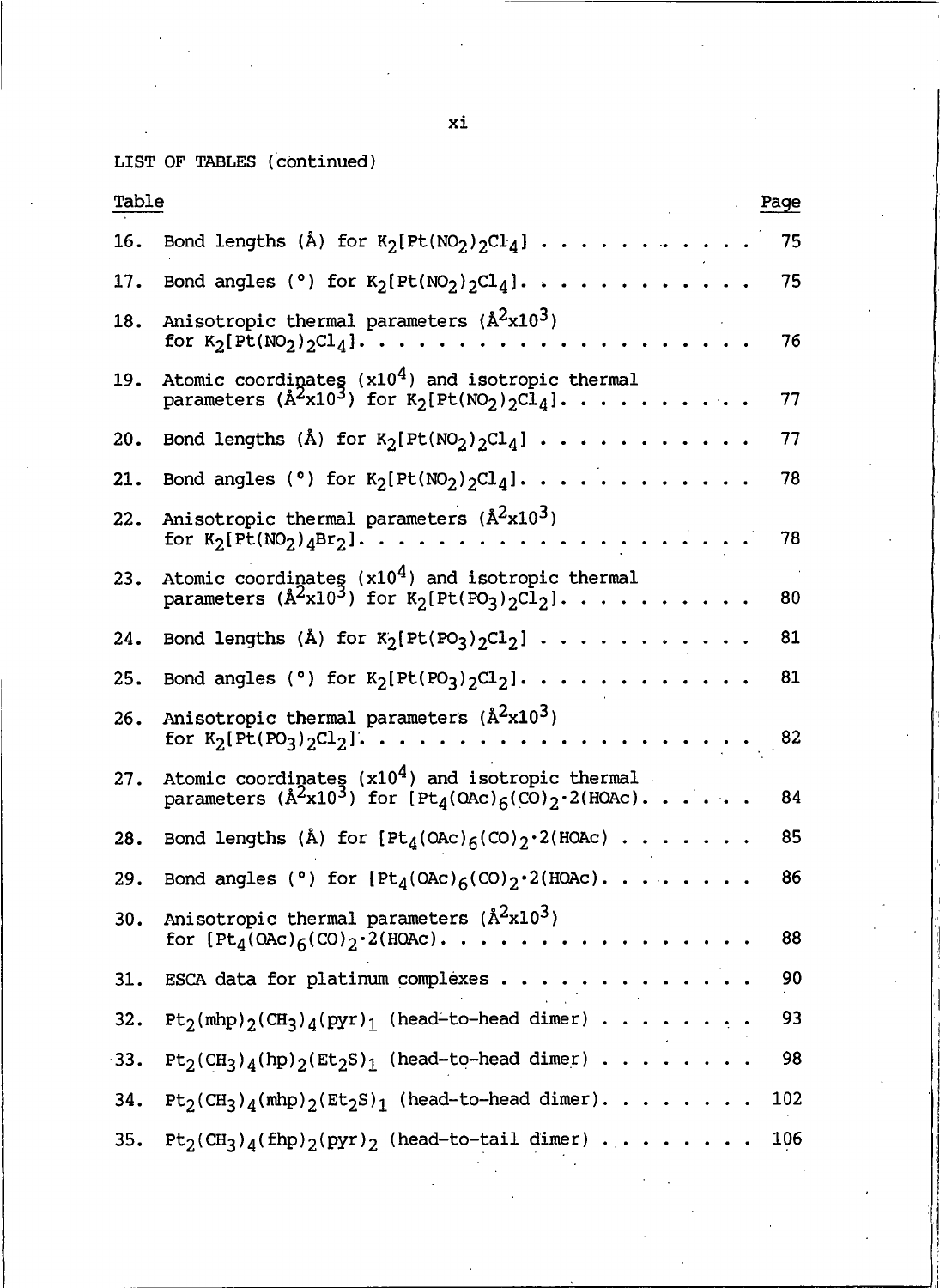xii

LIST OF TABLES

| Table |                                                                                                                                                                                    | Page |
|-------|------------------------------------------------------------------------------------------------------------------------------------------------------------------------------------|------|
| 36.   | $Pt_2(CH_3)_4(chp)_2(pyr)_1$ (head-to-head dimer).                                                                                                                                 | 110  |
| 37.   | $Pt_2(CH_3)_4(Hpp)_2(Et_2S)_1$ (head-to-head dimer).                                                                                                                               | 115  |
| 38.   | $Pt_2(CH_3)_4(fhp)_2(pyr)_1$ (head-to-head dimer)                                                                                                                                  | 119  |
| 39.   | $Pt_2(CH_3)_4(hp)_2(pyr)_2$ (head-to-tail dimer) and<br>$Pt_2^-(CH_3^3)_4^-(hp)_2^-(pyr)_1^-(head-to-head dimer) \cdot \cdot \cdot \cdot \cdot$                                    | 124  |
| 40.   | Infrared spectral results for<br>$K[Pt(NO2)A(NO)(OH2]\cdot OH2, 1.$                                                                                                                | 130  |
| 41.   | Infrared spectral results for<br>$K[Pt(NO_2)_{2}Cl_3(NO)], 2.$                                                                                                                     | 130  |
| 42.   | Infrared spectral results for $Pt_4(QAC)_{6}(CO)_2$ ,<br>purple fraction, $6 \ldots \ldots$                                                                                        | 131  |
| 43.   | Infrared spectral results for $Pt_4(ORc)_R$ ,<br>blue fraction, $7, 10$                                                                                                            | 131  |
| 44.   | Infrared spectral results for $Pt_4(OAC)_{R}$ ,<br>green fraction, 8.                                                                                                              | 132  |
| 45.   | Infrared spectral results for reaction of<br>$Pt_4$ (OAc) blue and NOBF <sub>4</sub> or NO (gas) or HNO <sub>3</sub> ,<br>two equivalents (purple solid), $12 \cdot \cdot \cdot$ . | 132  |
| 46.   | Infrared spectral results for reaction of<br>$Pt_4(OAC)_8$ blue and KOCN, 10 and 20<br>equivalents, 14.                                                                            | 133  |
| 47.   | Infrared spectral results for reaction of<br>$Pt_4$ (OAc) <sub>8</sub> blue and KSCN, 20 equivalents, 15.                                                                          | 133  |
| 48.   | Infrared spectral results for reaction of<br>$Pt_4$ (OAc) <sub>8</sub> blue and eight equivalents KSCN H <sub>2</sub> O<br>insoluble fraction, 16.                                 | 134  |
| 49.   | Infrared spectral results for reaction of<br>$Pt_4(OAC)_8$ blue and four equivalents KSCN H <sub>2</sub> O<br>soluble fraction, 17S                                                | 134  |
| 50.   | Infrared spectral results for reaction of<br>$Pt_4$ (OAc) blue and four equivalents KSCH H <sub>2</sub> O<br>insoluble fraction, $17I$ , $18I$                                     | 135  |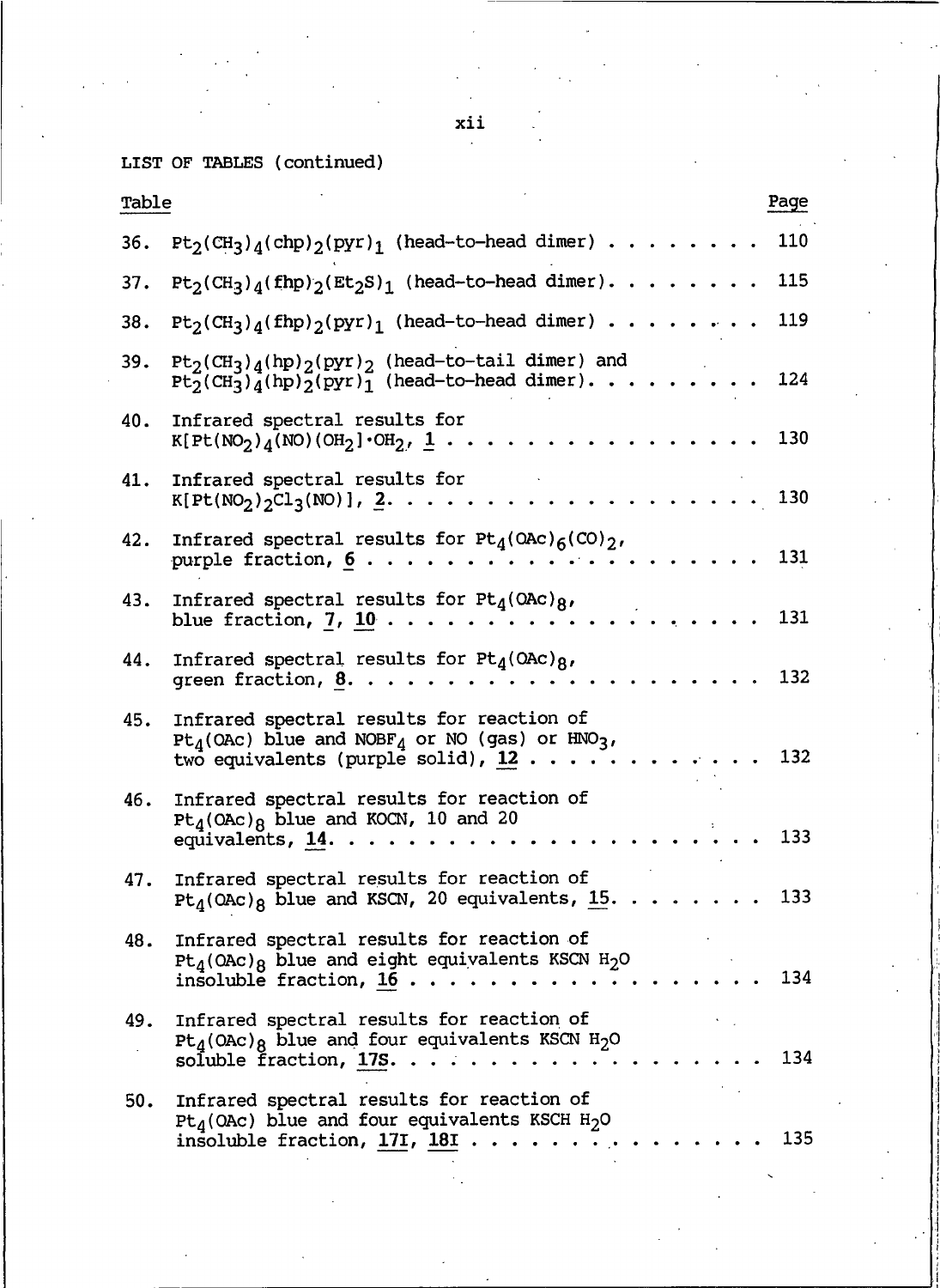xiii

LIST OF TABLES

| Table      |                                                                                                                                                                                                                 | Page        |
|------------|-----------------------------------------------------------------------------------------------------------------------------------------------------------------------------------------------------------------|-------------|
| 51.        | Infrared spectral results for reaction of<br>$Pt_{d}(\text{OAC})_{8}$ blue and KSCN (two equivalents), 18S                                                                                                      | 135         |
| 52.        | Infrared spectral results for reaction of<br>Pt <sub>4</sub> (OAc) <sub>8</sub> blue and HC=CH (gas), 19                                                                                                        | 136         |
| 53.        | Infrared spectral results for $Pt_4$ (OAc) blue<br>and phenylacetylene, 20.                                                                                                                                     | 136         |
| 54.<br>55. | Infrared spectral results for reaction of<br>$Pt_A(OAC)$ blue and PhC=PCh, 21.<br>Infrared spectral results for reaction of<br>$Pt_4(OAC)_8$ and $(PH_3P)$ , two and four<br>equivalents, 23, $\overline{24}$ . | 137<br>137. |
| 56.        | Infrared spectral results for reactions of<br>$Pt_4(OAC)_8$ blue and HCN or KCN, two<br>equivalents, $26.$                                                                                                      | 138         |
| 57.        | Infrared spectral results for $Pt_4(ORc)_8$ blue<br>plus cyanamide, one and two equivalents, 27.                                                                                                                | 138         |
| 58.        | Infrared spectral results for $Pt_{d}(\text{OAC})_{R}$ blue<br>with eight equivalents acetamide, $28$                                                                                                           | 139         |
| 59.        | Infrared spectral results for $Pt_4(ORc)_8$ blue<br>with trifluoroacetic acid, $29.$                                                                                                                            | 139         |
| 60.        | Infrared spectral results for $Pt_4(ORc)_8$ blue<br>with $H_2SO_4$ , 30                                                                                                                                         | 140         |
| 61.        | Infrared spectral results for reaction of<br>$Pt_4(OAC)_8$ blue and excess $K_2SO_4$ , 31.                                                                                                                      | 140         |
| 62.        | Visible spectroscopic measurements                                                                                                                                                                              | 141         |
| 63.        | Determination of total ligands per cluster<br>by $H$ NMR<br>$\cdot \cdot \cdot$                                                                                                                                 | 144         |
| 64.        | Results of elemental analyses.                                                                                                                                                                                  | 147         |
| 65.        | Proposed formulae, supporting data, and<br>proposed structures for all of the platinum<br>complexes presented.                                                                                                  | 184         |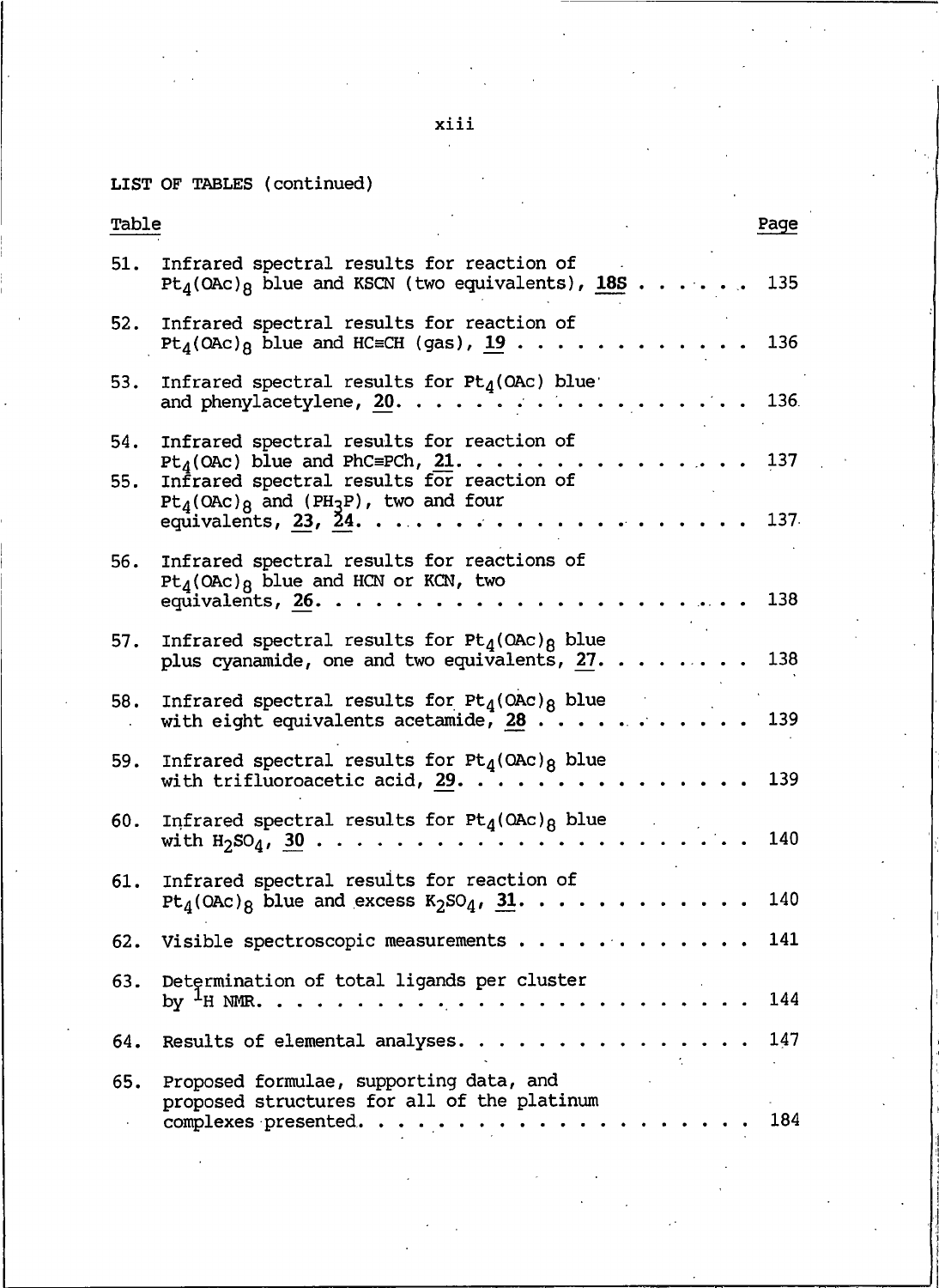xiv

LIST OF TABLES

| Table |  |                                                                                | Page |
|-------|--|--------------------------------------------------------------------------------|------|
|       |  | 66. $F_0$ $F_C$ Tables for $F_K[Pt(NO_2)_{4}(NO)H_2O] \cdot H_2O$ , 1. 197     |      |
|       |  | 67. $F_0$ $F_c$ Tables for $K_2[Pt(NO_2)_2(NO)Cl_3]$ , 2. 240                  |      |
|       |  | 68. $F_0$ $F_c$ Tables for $K_2[Pt(NO_2)_2(Br)_2]$ , 3. 271                    |      |
|       |  | 69. $F_0$ $F_c$ Tables for $K_2[Pt(NO_2)_2Cl_4]$ , $\stackrel{1}{\leq}$ .  280 |      |
|       |  | 70. $F_0$ $F_C$ Tables for $K_2[Pt(Cl)_2(PO_3)_2]$ , $\underline{5}$ . 286     |      |
|       |  | 71. $F_0$ $F_c$ Tables for $[Pt_4(ORc)_{6}(CO)_2]$ 2HOAc, $6$ 317              |      |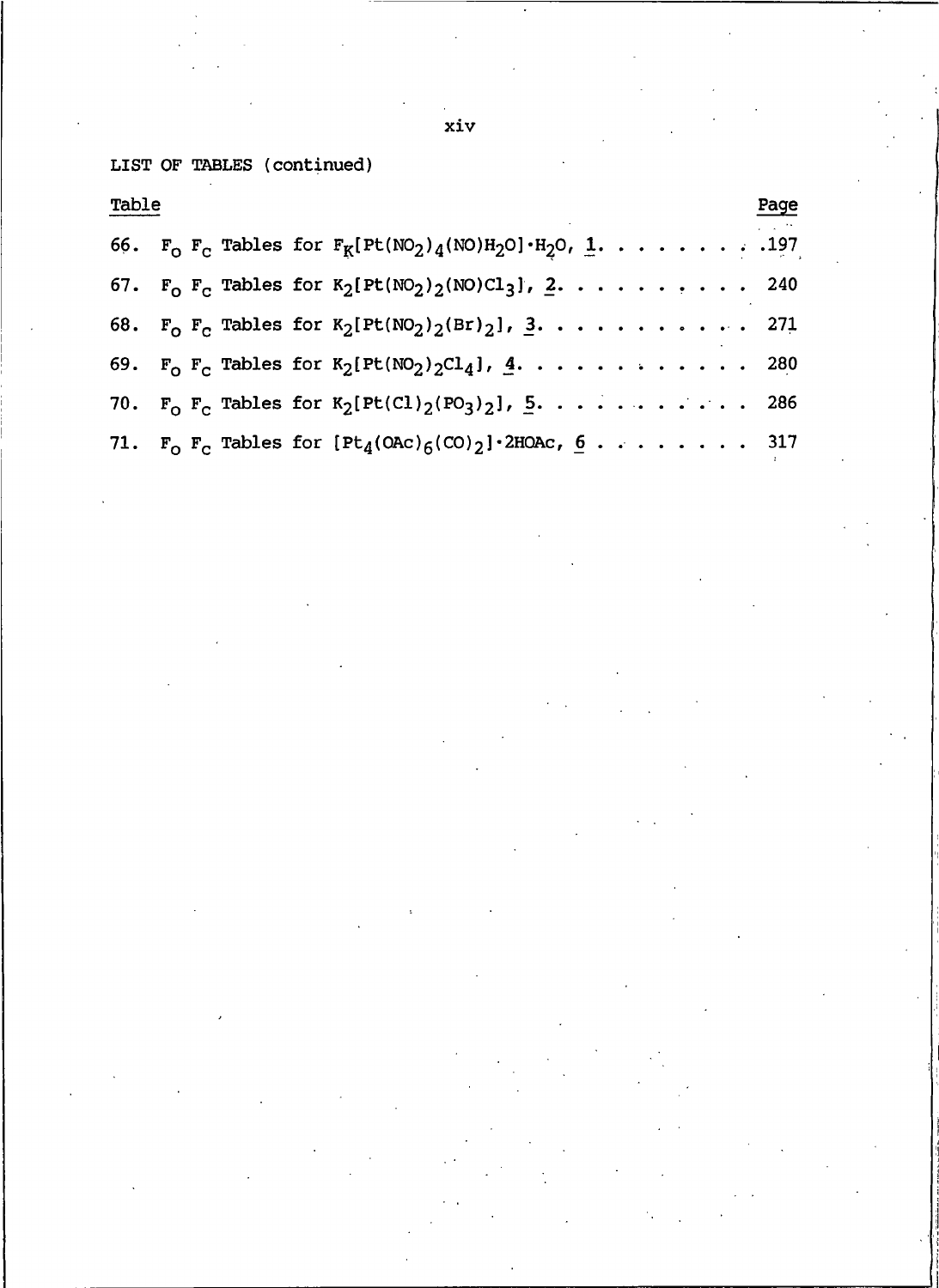#### **LIST OF**

| <u>Figure</u> |                                                                                                                                                  | Page |
|---------------|--------------------------------------------------------------------------------------------------------------------------------------------------|------|
| 1.            | The reaction sequence leading to the dimeric<br>platinum(III) phosphate and sulfate complexes.                                                   | 8    |
| 2.            | Oxopyridonate ligands and their derivatives. $\cdots$                                                                                            | 12   |
| 3.            | (a) Head-to-head configuration. (b) Head-to-<br>tail configuration                                                                               | 12   |
| 4.            | The octakisacetatoplatinum(II) complex which<br>is of interest in this investigation $\ldots$ .                                                  | 15   |
| 5.            | The newer, somewhat safer synthesis of the<br>oktakisacetatoplatinum(II) complex                                                                 | 18   |
| 6.            | The preparation of the octakisacetatoplatinum(II)<br>complexes in this study.                                                                    | 19   |
| 7.            | Synthetic schemes for compounds $1-5$                                                                                                            | 24   |
| 8.            | Synthetic schemes for compounds $6-8.$                                                                                                           | 29   |
| 9.            | Synthetic scheme for compounds $19-32$                                                                                                           | 37   |
| 10.           | ORTEP view of $K[Pt(NO_2)_4(NO)(OH_2)] \cdot OH_2$ , 1.                                                                                          | 66   |
| 11.           | ORTEP view of $K_2[Pt(NO_2)_2(NO)(Cl)_3], 2 \ldots $                                                                                             | 70   |
| 12.           | ORTEP view of $K_2[Pt(NO_2)_2Cl_4]$ , $\overline{3}$                                                                                             | 74   |
| 13.           | ORTEP view of $K_2[Pt(MO_2)_4Br_2], \underline{4} \cdot \cdot \cdot \cdot \cdot \cdot \cdot \cdot \cdot \cdot \cdot$                             | 76   |
| 14.           | ORTEP view of $K_2[Pt(Cl)_2(PO_3)_2]$ , $\overline{5}$                                                                                           | 80   |
| 15.           | ORTEP view of $[Pt_4(OAc)6(CO)2]\cdot 2(HOAc)$ , 6.                                                                                              | 83   |
| 16.           | The molecular numbering scheme used for<br>this investigation: a) head-to-head<br>platinum(III) dimer; b) head-to-tail<br>$platinum(III)$ dimer. | 92   |
| 17.           | <sup>1</sup> H NMR spectrum of $[Pt_2(CH_3)_4(\text{mlp})_2(\text{pyr})]$                                                                        | 94   |

xv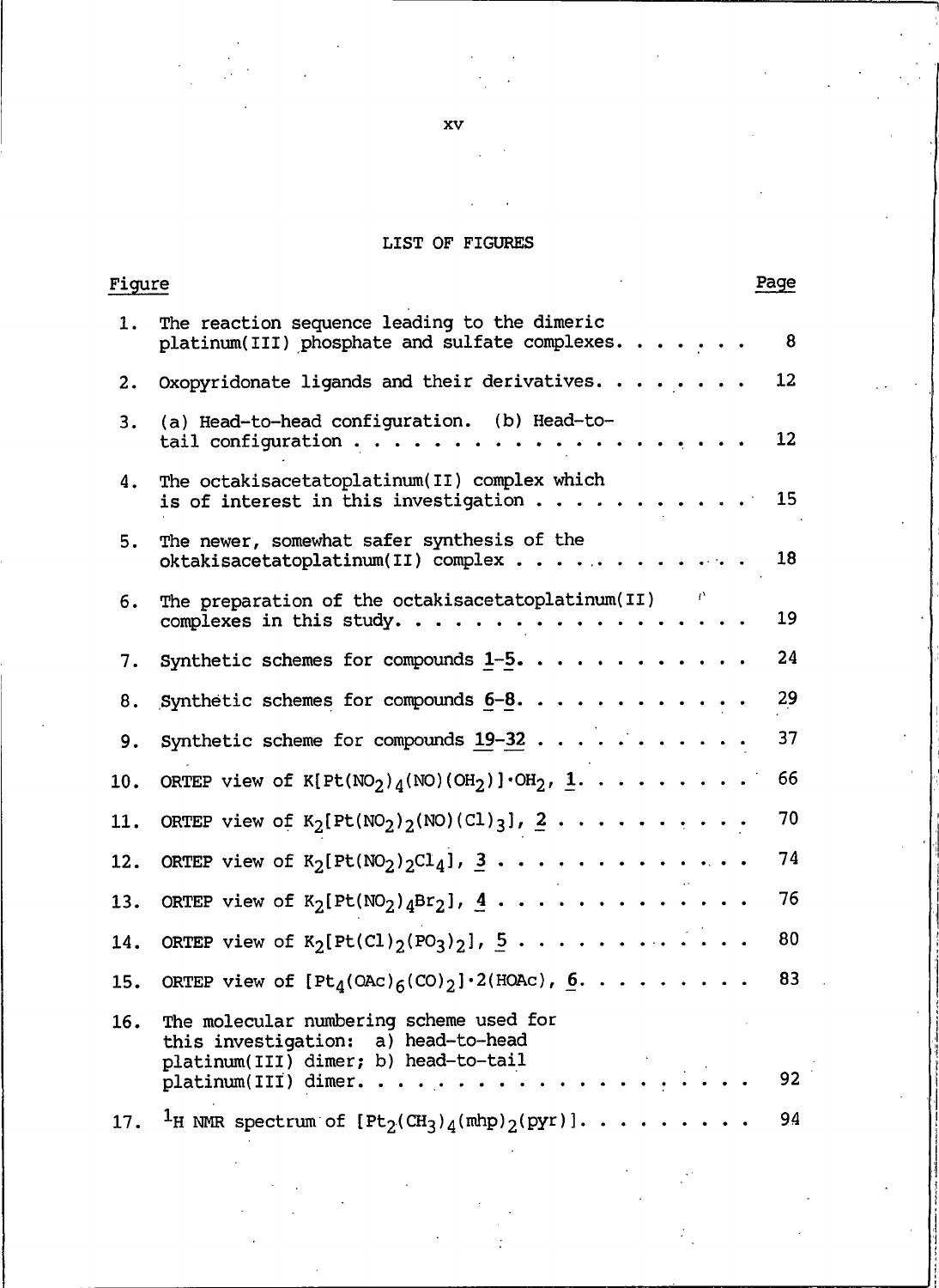$xvi$ 

LIST OF FIGURES (continued)

| Figure |                                                                                                                                                                   | Page |
|--------|-------------------------------------------------------------------------------------------------------------------------------------------------------------------|------|
| 18.    | $^{13}$ C( <sup>1</sup> H) NMR spectrum of [Pt <sub>2</sub> (CH <sub>3</sub> ) <sub>4</sub> (mhp) <sub>2</sub> (pyr)].                                            | 95   |
| 19.    | Upfield region of <sup>195</sup> Pt NMR spectrum<br>of $[Pt_2(CH_3)_4(mhp)_2(pyr)].$                                                                              | 96   |
| 20.    | Downfield region of <sup>195</sup> Pt NMR spectrum<br>of $[Pt_2(CH_3)_4(mhp)_2(pyr)]$                                                                             | 97   |
| 21.    | Figure $21.$ <sup>1</sup> H NMR spectrum of<br>$[Pt_2(CH_3)_4(hp)_2(C_2H_5)_2S]$ .                                                                                | 99   |
| 22.    | $^{13}$ C( $^{1}$ H) NMR spectrum of[Pt <sub>2</sub> (CH <sub>3</sub> ) <sub>4</sub> (hp) <sub>2</sub> ((C <sub>2</sub> H <sub>5</sub> ) <sub>2</sub> S)]         | 100  |
| 23.    | <sup>195</sup> Pt NMR spectrum of $[Pt_2(CH_3)_4(hp)_2((C_2H_5)_2S)] \cdot$ .                                                                                     | 101  |
| 24.    | <sup>1</sup> H NMR spectrum of $[Pt_2(CH_3)_4(mhp)_2((C_2H_5)_2S)] \cdot \cdot \cdot$                                                                             | 103  |
| 25.    | $^{13}$ C( <sup>1</sup> H) NMR spectrum of [Pt <sub>2</sub> (CH <sub>3</sub> ) <sub>4</sub> (mhp) <sub>2</sub> ((C <sub>2</sub> H <sub>5</sub> ) <sub>2</sub> S)] | 104  |
| 26.    | $^{195}$ Pt NMR spectrum of [Pt <sub>2</sub> (CH <sub>3</sub> ) <sub>4</sub> (mhp) <sub>2</sub> ((C <sub>2</sub> H <sub>5</sub> ) <sub>2</sub> S)]                | 105  |
| 27.    | <sup>1</sup> H NMR spectrum of $[Pt_2(CH_3)_4(fhp)_2(pyr)_2] \cdot \cdot \cdot \cdot \cdot \cdot \cdot$                                                           | 107  |
| 28.    | $^{13}$ C( <sup>1</sup> H) NMR spectrum of $[Pt_2(CH_3)_4(fhp)_2(pyr)_2]$                                                                                         | 108  |
| 29.    | 195pt NMR spectrum of $[Pt_2(CH_3)_4(fhp)_2(pyr)_2]$                                                                                                              | 109  |
| 30.    | <sup>1</sup> H NMR spectrum of $[Pt_2(CH_3)_4(chp)_2(pyr)]$                                                                                                       | 111  |
| 31.    | $^{13}$ C( <sup>1</sup> H) NMR spectrum of [Pt <sub>2</sub> (CH <sub>3</sub> ) <sub>4</sub> (chp) <sub>2</sub> (pyr)]                                             | 112  |
| 32.    | Upfield region of <sup>195</sup> Pt NMR spectrum<br>of $[Pt_2(CH_3)_4(chp)_2(pyr)]$ .                                                                             | 113  |
| 33.    | Downfield region of <sup>195</sup> Pt NMR spectrum<br>of $[Pt_2(CH_3)_4(chp)_2(pyr)]$                                                                             | 114  |
| 34.    | <sup>1</sup> H NMR spectrum of $[Pt_2(CH_3)_4(fhp)_2((C_2H_5)_2S)] \cdot \cdot \cdot \cdot \cdot 116$                                                             |      |
| 35.    | $^{13}C(^{1}H)$ NMR spectrum of $[Pt_2(CH_3)_4(fhp)_2((C_2H_5)_2S)]$ 117                                                                                          |      |
| 36.    | <sup>195</sup> Pt NMR spectrum of $[Pt_2(CH_3)_4(fhp)_2((C_2H_5)_2S)]$ 118                                                                                        |      |
| 37.    | <sup>1</sup> H NMR spectrum of $[Pt_2(CH_3)_4(fhp)_2(pyr)]$ 120                                                                                                   |      |
| 38.    | $^{13}C(^{1}H)$ NMR spectrum of $[Pt_2(CH_3)_4(fhp)_2(pyr)] \cdot \cdot \cdot \cdot \cdot 121$                                                                    |      |

- -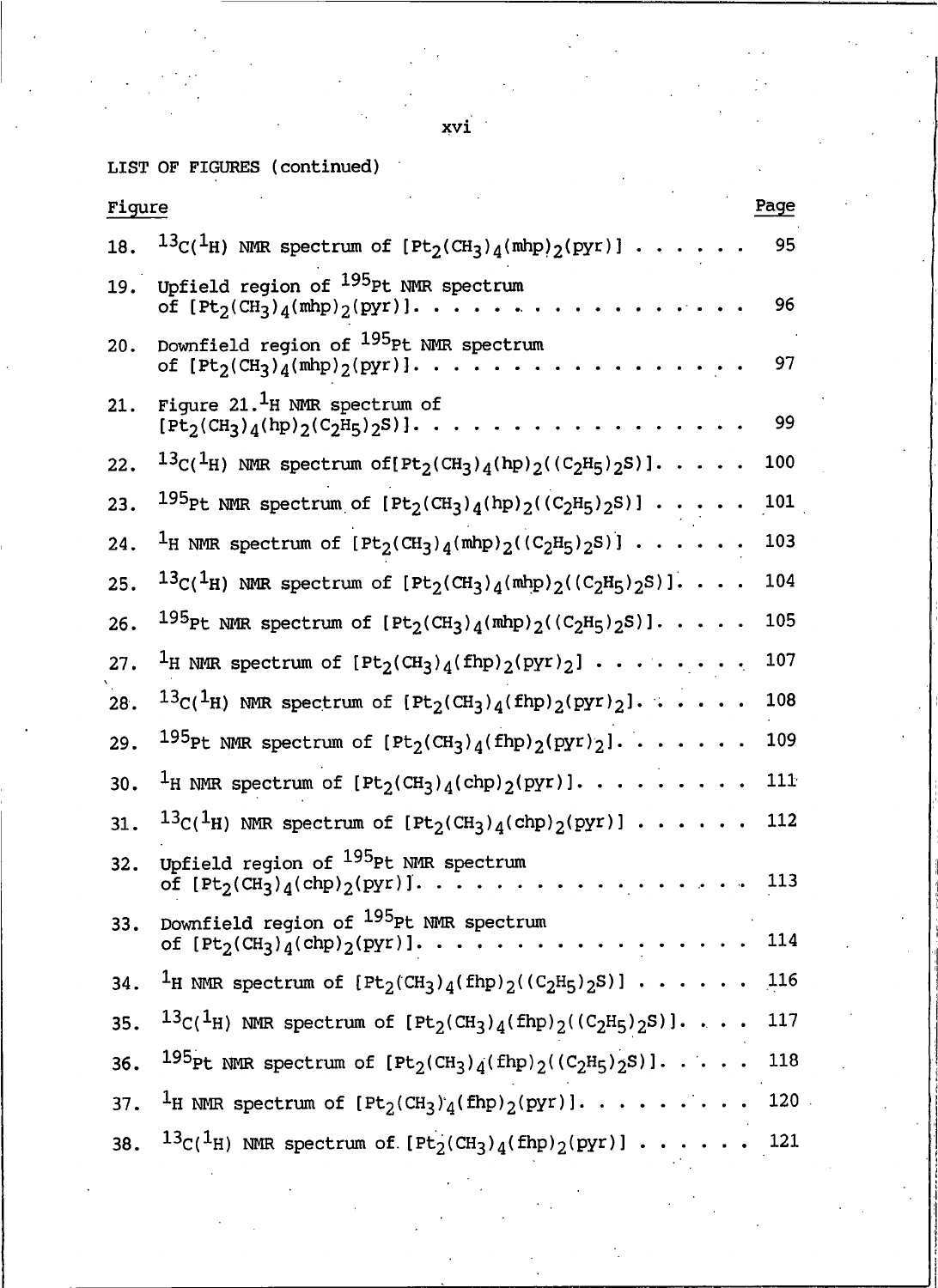xvii

LIST OF FIGURES

| Figure |                                                                                                                                                                                                                                              | Page |
|--------|----------------------------------------------------------------------------------------------------------------------------------------------------------------------------------------------------------------------------------------------|------|
|        | 39. Upfield region of <sup>195</sup> Pt spectrum<br>of $[Pt_2(CH_3)_4(fhp)_2(pyr)]. \ldots \ldots \ldots$                                                                                                                                    | 122  |
|        | 40. Downfield region of <sup>195</sup> Pt NMR spectrum of<br>$[Pt_2(CH_3)_4(fhp)_2(pyr)] \cdot \cdot \cdot \cdot \cdot \cdot \cdot \cdot \cdot \cdot \cdot \cdot$<br>$\cdots$ $123$                                                          |      |
|        | 41. <sup>1</sup> H NMR spectrum of $[Pt_2(CH_3)_4(hp)_2(pyr)_2]$ 126                                                                                                                                                                         |      |
|        | 42. ${}^{13}C(^{1}H)$ NMR spectrum of $[Pt_2(CH_3)_4(hp)_2(pyr)_2] \cdot \cdot \cdot \cdot \cdot 127$                                                                                                                                        |      |
|        | 43. Upfield region of <sup>195</sup> Pt NMR spectrum<br>of $[Pt_2(CH_3)_4(hp)_2(pyr)_2].$                                                                                                                                                    | 128  |
| 44.    | Downfield region of <sup>195</sup> Pt NMR spectrum<br>of $[Pt_2(CH_3)_4(hp)_2(pyr)_2]. \ldots \ldots \ldots \ldots \ldots \ldots$                                                                                                            | 129  |
| 45.    | Hypothetical mechanism for the generation<br>of a nitrosyl complex. a) The protonation of<br>the nitrito-group; b) displacement of the NO<br>group; c) our proposed oxidative addition of<br>the NO ligand to the platinum (II) species (33) | 154  |
| 46.    | Head-to-tail dimeric platinum (III) arrangement<br>showing the two types (I and II) of methyls on<br>opposite platinum ions                                                                                                                  | 159  |
| 47.    | Synthesis of the derivative species and their<br>compound numbers as presented in this discussion                                                                                                                                            | 183  |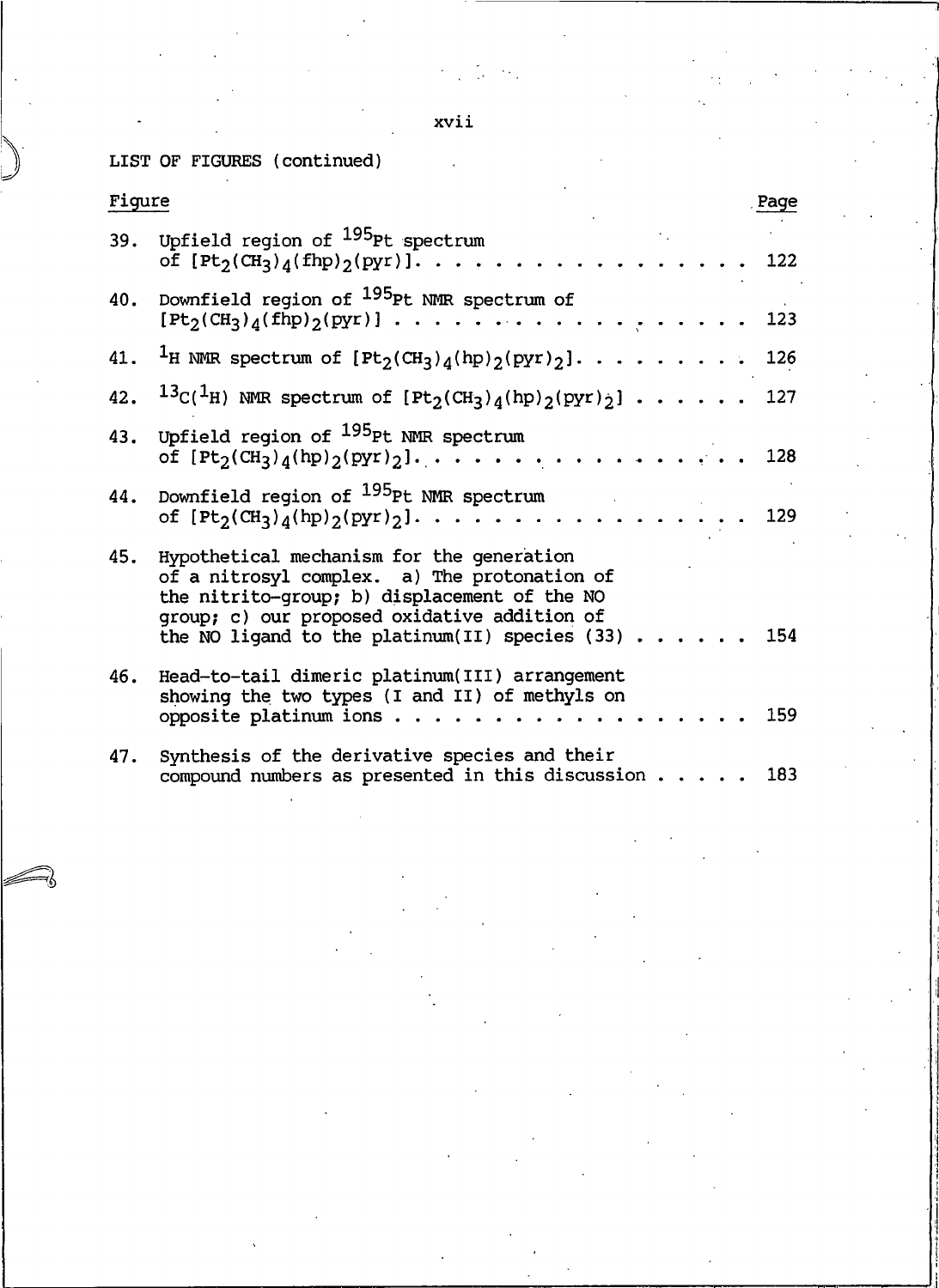### xviii

#### KEY ABBREVIATIONS

| Å                 | $=$      | Angstroms                                              |
|-------------------|----------|--------------------------------------------------------|
| chp               | $=$      | Chlorohydroxypyridine                                  |
| DN                | =        | Downfield                                              |
| ESCA              | $=$      | Electron Spectroscopy for Chemical Analysis (X. P. S.) |
| Et                | $=$      | Ethyl                                                  |
| Et <sub>2</sub> S | $=$      | Diethyl Sulfide $[(H_5C_2)_2S]$                        |
| $E_{\rm D}$       | $=$      | Binding energy                                         |
| eV                | $=$      | Electron volts                                         |
| fhp               | $=$      | Fluorohydroxypyridine                                  |
| H Form            | $=$      | Formic acid                                            |
|                   |          | $H_2NOC_2H_3$ = Acetamide                              |
| <b>HOAC</b>       | $=$      | Acetic acid                                            |
| hp                | =        | Hydroxypyridine                                        |
| Hz                | $=$      | Hertz                                                  |
| Me                | $=$      | Methyl                                                 |
| mhp               | =        | Methylhydroxypyridine                                  |
| MHz               | $=$      | Megahertz                                              |
| nm                | ≕        | Nanometers                                             |
| <b>NCNT</b>       | $=$      | Cyanamide                                              |
| NMR               | $=$      | Nuclear Magnetic Resonance                             |
| OAC               | $=$ $-$  | Acetate ion                                            |
| <b>OCNT</b>       | $\equiv$ | Cyanate ion                                            |
| ppm               | =        | Parts per million                                      |
| Pt                | $=$ $-$  | Platinum                                               |
| pyr               | $=$ $-$  | Pyridine                                               |
| <b>SCNT</b>       | $\equiv$ | Thiocyanate ion                                        |
| TPP               | $=$      | Triphenylphenylphosphine                               |
| UP                | $\equiv$ | Upfield                                                |
| ν                 | $=$      | Frequency                                              |
| x                 | =        | Halogen, or specified functional group                 |
| Y                 | $=$      | Specified functional group                             |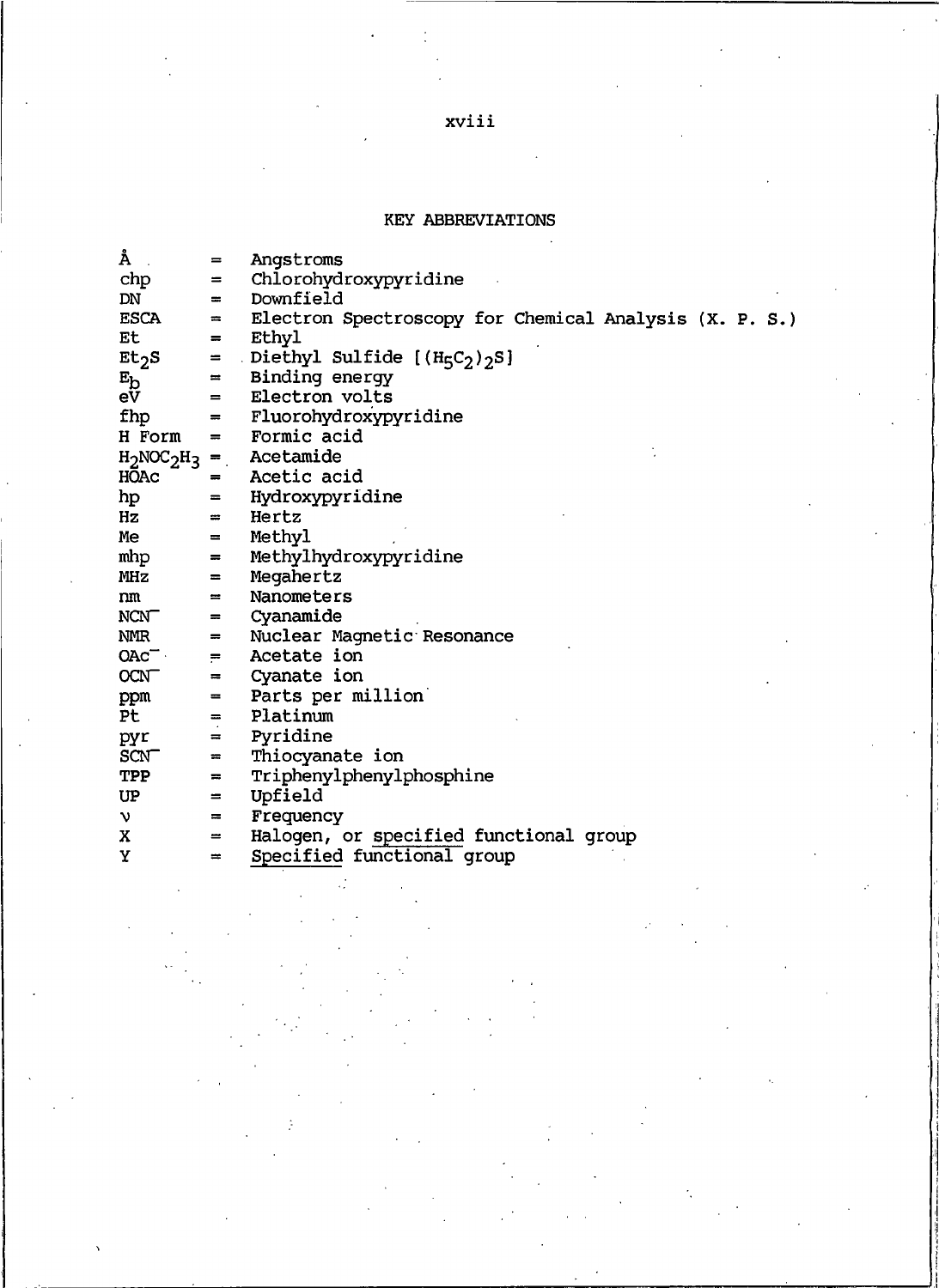#### **ABSTRACT**

There is a great deal of interest in the synthesis of materials which possess special physical and chemical properties. One such area of interest is concerned with the formation and chemistry of platinum-platinum bonds. The structures of platinum-platinum bonded species which exhibit the platinum (III) oxidation state have only recently been elucidated. The chemical pathways leading to the platinum(III) oxidation state are not well understood. Presented here is structural evidence for what is considered to be one of the initial steps in the pathway leading to platinum-platinum bonds. Two single crystal x-ray crystal structures exhibiting a bent nitrosyl ligand upon a monomeric platinum center are presented. To our knowledge, no other examples of bent nitrosyl ligands on platinum monomeric species exist in current literature. The single crystal x-ray crystallographic structures of three closely related complexes are also presented. ESCA studies, visible spectral and infrared spectral studies are also presented in support of the structural data. Additionally, the results of NMR and ESCA studies of a group of structurally related platinum(III) dimeric complexes are<br>presented. The NMR data include complete sets of  $^{195}$ Pt,  $^{13}$ C, and <sup>1</sup>H spectral information. Generally, the solid state structure was found to remain intact in solution. Unusually large platinum-platinum coupling constants were observed during the course of the investigations. The ESCA studies of the same platinum-platinum bonded species lend support to the platinum (III) oxidation state. Finally, the synthesis, analysis, and chemical characterization of a group of tetrameric platinum-platinum bonded complexes is presented. A newly developed synthetic scheme for the tetrameric complexes, along with an efficient method of chromatographic purification of the complexes is presented. Single crystal x-ray crystallographic information is presented about a new structural derivative of the octakisacetato platinum complex. The complex exhibits a pair of bridging carbonyl ligands on opposite sides of the tetrameric rectangle, and a pair of asymmetric bridging acetate ions trans to the carbonyl ligands. The short sides of the tetrameric rectangle are bridged by symmetric acetate ions. Infrared, visible, ESCA and elemental analytic studies are presented as evidence for the complexes. A novel application of  $H$  NMR determining the total number of acetate ligands per cluster is also presented. Eighteen other derivatives of the octakisacetato tetrameric complex were made using different ligands. The reaction conditions under which the complexes were found to react appear unique for this set of complexes. Infrared, visible, ESCA and elemental analytic data are presented in support of the proposed structures for the complexes. The possible oxidation states of each of the complexes is considered. It is hoped that this work will aid in future systematic synthetic efforts for exploratory studies of platinum-platinum bonded compounds.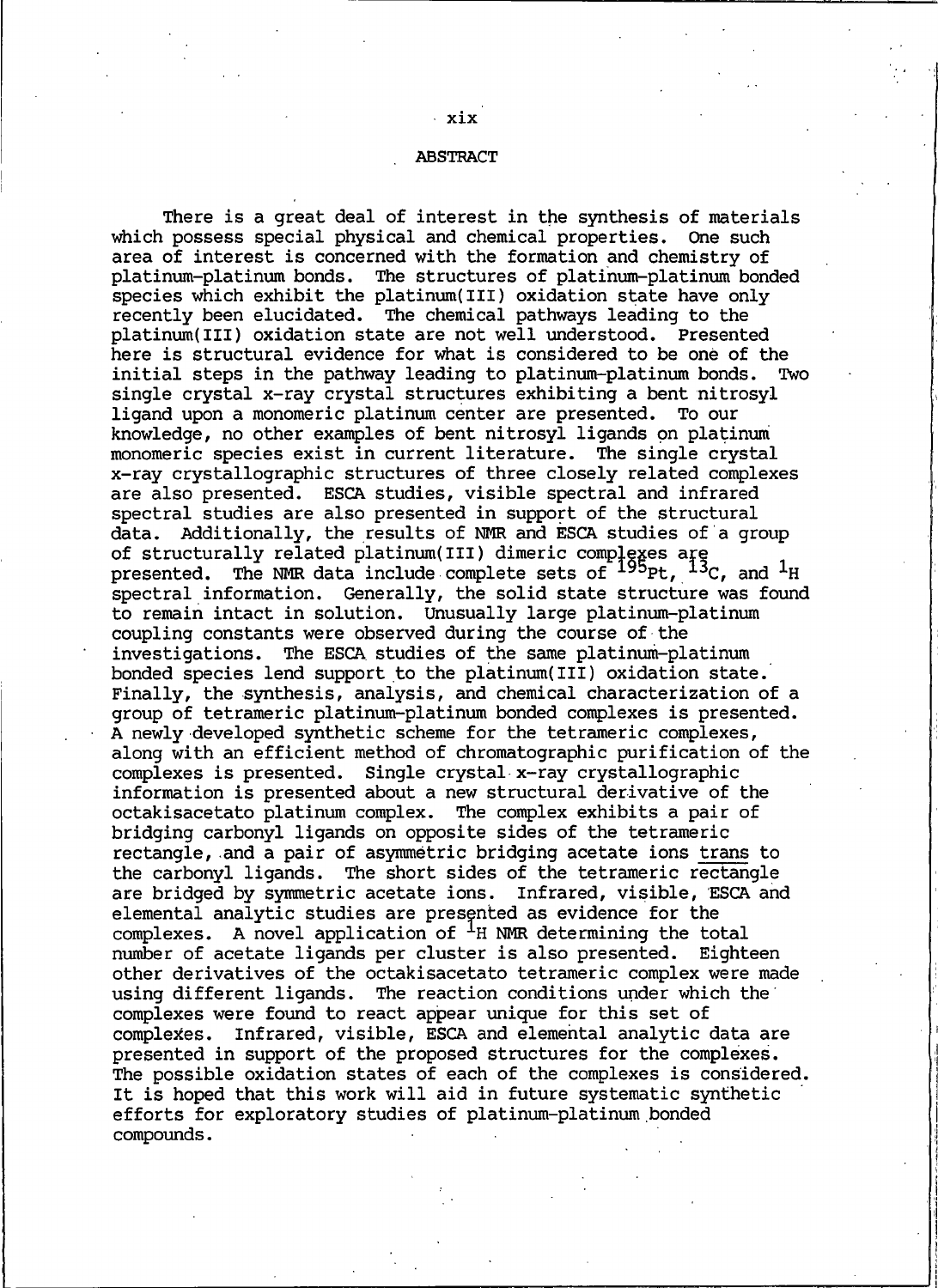#### INTRODUCTION

For 3000 years platinum has fascinated man (1). This interest stems from his recognition that platinum is a relatively rare element, occurring only in specific mineral deposits. These deposits are scattered in a mere handful of locations throughout our world, including the U.S.S.R., South Africa, South America, and Montana (2). A number of theories abound concerning the origins of the minerals which bear the platinum metals. One of the most highly publicized theories suggests these deposits originated with meteorite impacts on the earth's surface (3). Whatever the origins of such minerals, modern man has certainly been able to enjoy the resulting chemical characteristics which the platinum metals offer. The following discussion examines one of these characteristics of platinum chemistry: platinum-platinum bond formation.

Before proceeding with the discussion, a brief review of man's fascination with the platinum metals is in order. This fascination has existed for some 30 centuries; an Egyptian casket found at Thebes, dating from the seventh century B.C., contained an alloy of platinum, iridium and gold (4). There was, however, no evidence suggesting that the alloy of platinum was to the Egyptians anything more than a workable precious metal. Eight hundred years later, during the first century A.D., Pliny discussed platinum, known then as cassiteros or plumbum candidum. Pliny suggested the following:

 $\mathbf{1}$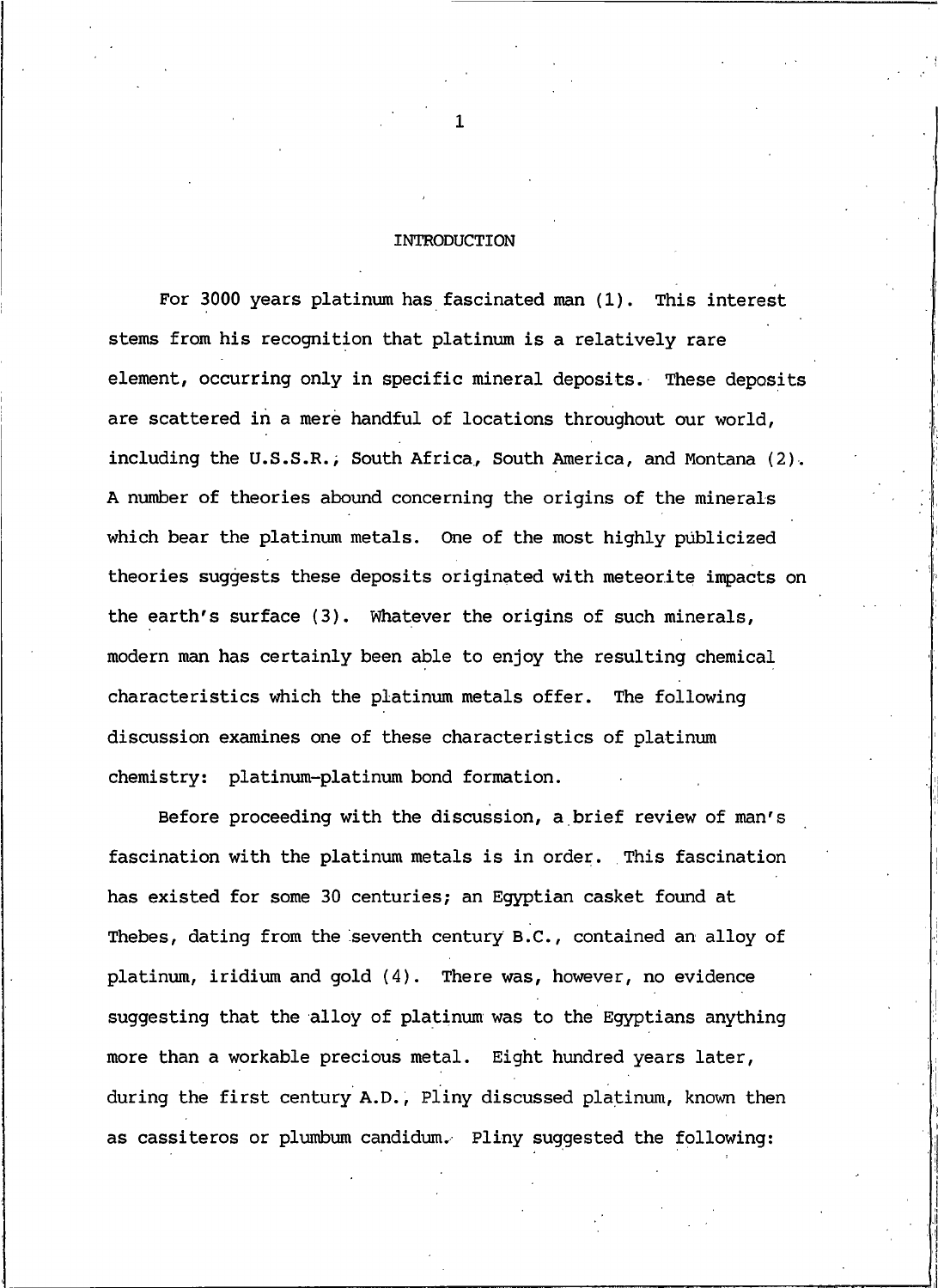It is now known that cassiteros is a product of Lucitania, and Gallaecia. It is a sand found on the surface of the earth, and of a black color, can be detected only by its weight.... It is also found in the gold mines that are known as Alutice or Talutice, the stream of water which is passed through then detaches certain black pebbles, mottled with small white spots and of the same weight (density) as gold. Hence it is that they remain with gold in the baskets in which it is collected; and being separated in the furnace, are then melted, and become converted into album plumbum (5).

Other than this scanty knowledge, very little was really learned about the platinum family for centuries; however, there are a number of accounts of the mysterious "platina" metal found throughout some. of the early literature (6). During the sixteenth century, J. C. Scaliger noted that there was a non-fusible metallic substance in the mines of Mexico and Darian (Panama) which did not melt in the Spanish. gold smelting furnaces. Current thought is that the described substance was probably platinum, simply because platinum is known to occur in these very areas. During the middle of the eighteenth century, A. deUlloa accompanied the expedition sent from France to measure the arc of the meridian of the equator, and in his account of the voyage he mentioned that in the mines of El Chaco', Columbia, South America, there was an unworkable metallic stone which the Spanish called "platina" and which made gold ores useless if it were associated in large quantities (7). The Spanish considered the platina useless and commonly threw the platina into the rivers of South America.

The study of platinum began in earnest in 1741 when W. Brownigg received a specimen of native platina from C. Wood, a metallurgist in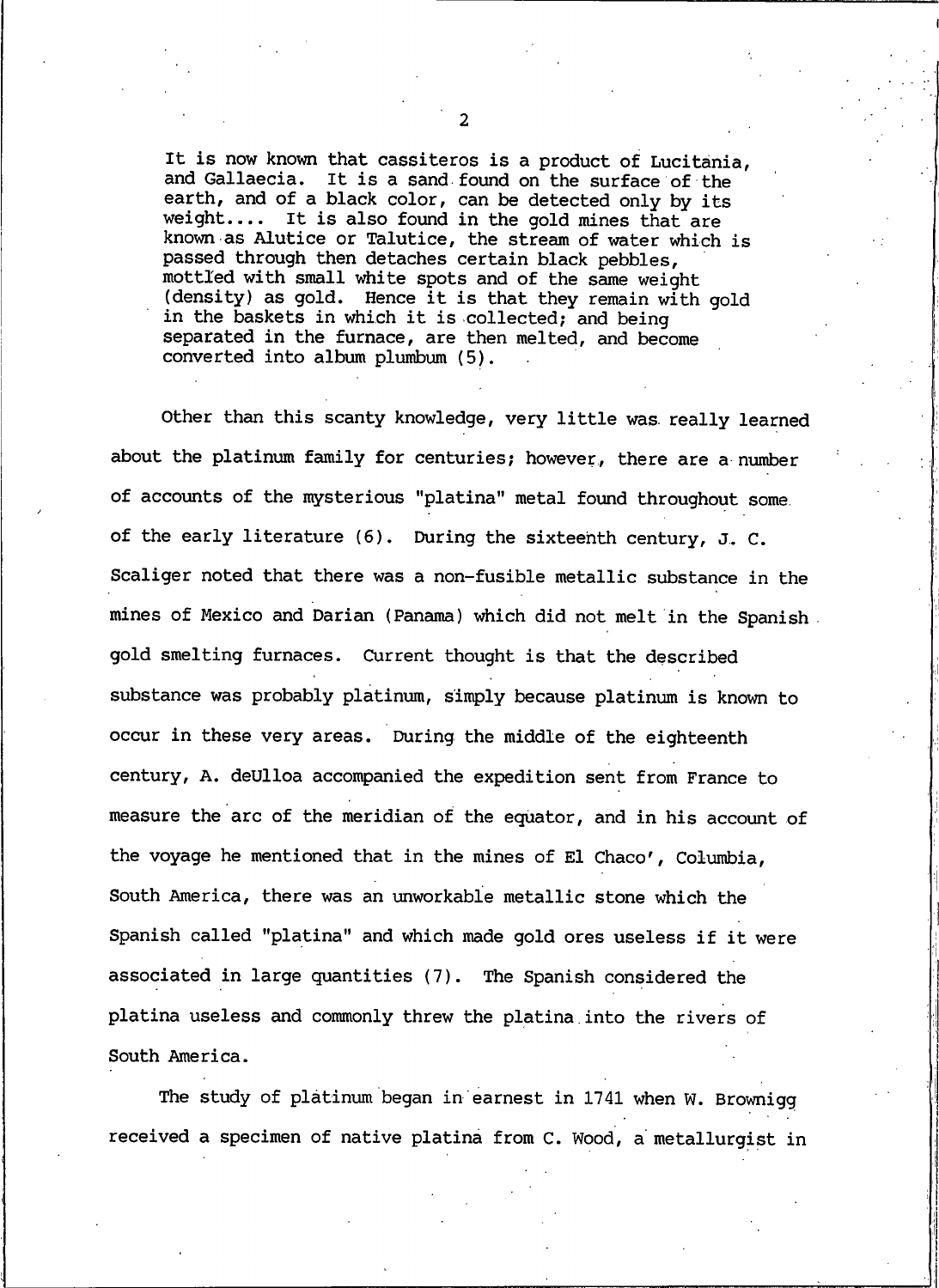Jamaica, who claimed that he had obtained the sample from Carthogina, New Grenada. A number of other platina samples began to find their way to Europe at about the same time and were examined by several different investigators (8). A number of theories sprouted, concerning both what the metal was and what its specific properties were. These were published in the metallurgical/ chemical literature of the period  $(9)$ .

Some decades later, during April 1803, R. Chenevix received an anonymous circular to the effect that a new metal called palladium could be purchased at Forster's of Gerrard Street, Soho, London (10). The "new" metal had some very specific properties which were previously unknown for virtually any other element. Chenevix believed this to be a fraud; he bought up the entire stock and, after investigating the question, concluded that the substance was not a new element but rather a platinum amalgam of peculiar properties Following Chenevix's publication at the Royal Society May 3,  $(11)$ . 1803, there appeared an advertisement offering a reward to anyone who could prepare a grain of the new substance, either by Chenevix's method or any other (12). Though no one succeeded in securing the reward, in 1804 W. H. Wallaston announced the discovery of a new element in platinum ore. Between 1804 and 1828 the other members of the platinum metal family were isolated and purified (1804-palladium, rhodium, iridium, osmium; 1828--ruthenium) (13).

The chemical exploration of the platinum metals began almost simultaneously and has, in the opinion of this author, proven to be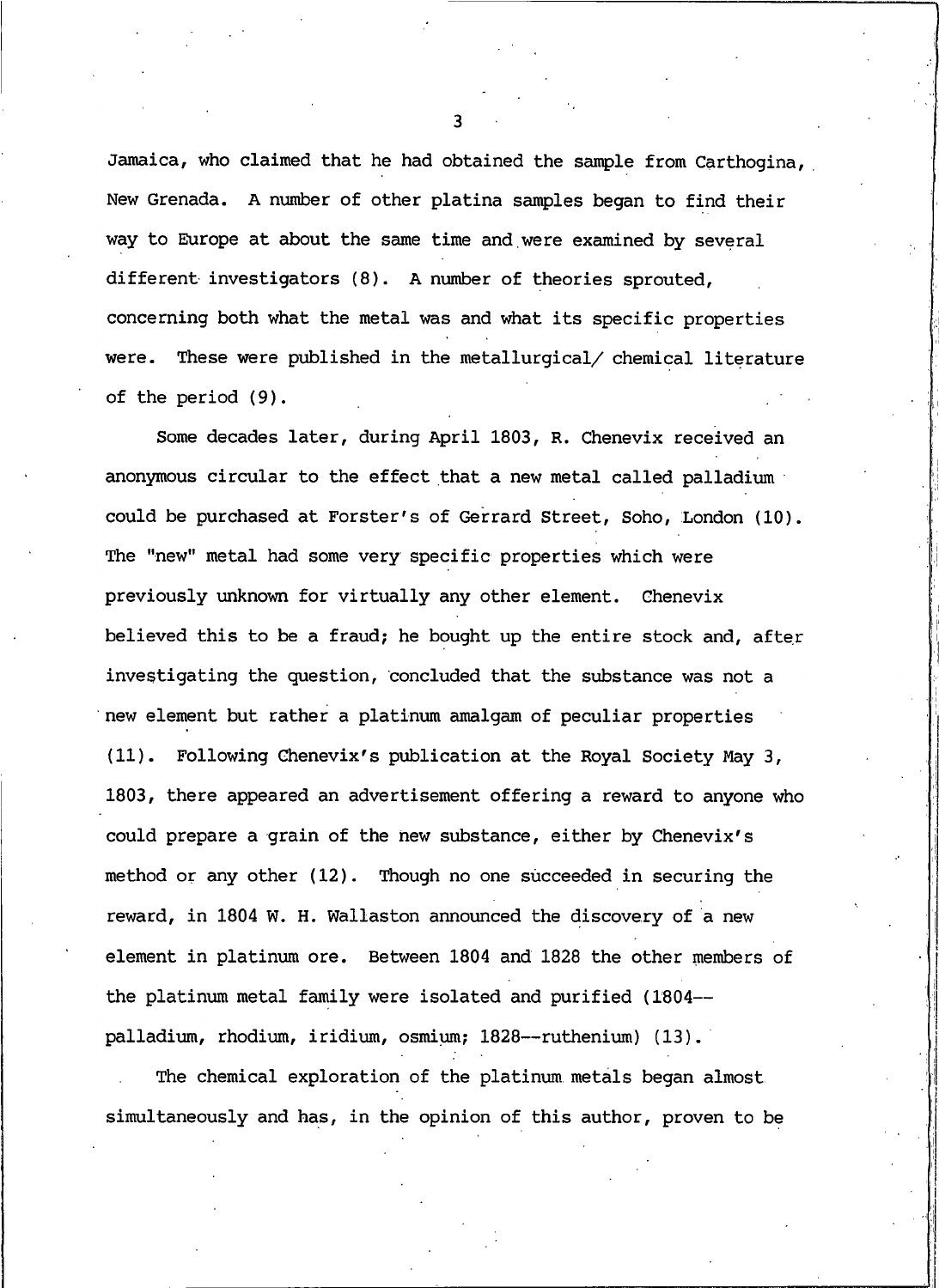quite a significant segment of the transition metal chemical literature. Much of the earliest literature concerning the chemical properties of the platinum metals resulted from simply questioning what would be the resultant compounds (and their chemical properties) upon combination with a plethora of metals and ligands. Descriptions of alloys of platinum with copper, mercury, uranium, iron, and other platinum metals began to appear in the literature as early as the 1840's (14). Additionally, reports of some of the earliest coordination/cluster complexes began to appear at roughly the same time. These early efforts were made using both simple ligands, such as Cl<sup>-</sup>, Br<sup>-</sup>, I<sup>-</sup>, OH<sup>-</sup>, SO<sub>4</sub><sup>2-</sup>, PO<sub>4</sub><sup>2-</sup>, and a number of much more complicated ligands (14). The only analytic method employed by many of the chemists was elemental analysis and generally a substantial amount of reaction chemistry. Of course, the chemist's eyes were also a very valuable analytic tool and provided a significant amount of the information which one observes in the literature, even to this day.

Studying the literature both old and relatively recent yields discovery of a number of complexes which reportedly contain polynuclear metal centers. These complexes are investigated for a number of reasons; a few of the major areas of interest follow:

- 1) biological activity of clusters;
- 2) electronic applications of clusters;
- 3) catalytic activity;

4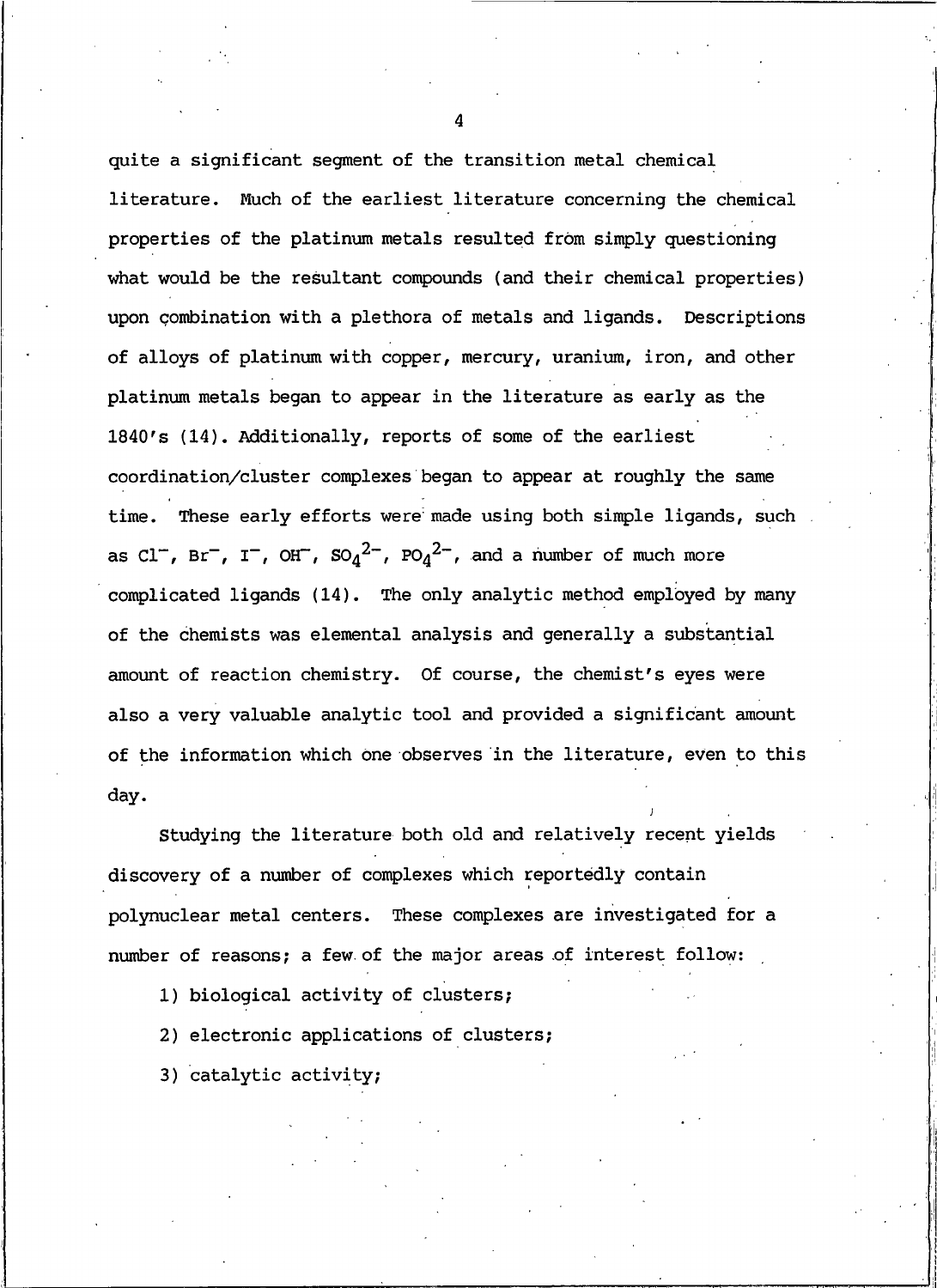4) structure bonding relationships; and

5) systematic chemical properties;

Each of the above areas has a significant amount of literature associated with it; however, a review of such a broad spectrum of chemistry is inappropriate at this time. Nonetheless, the question of just what a platinum cluster is needs clarification. For the purposes of this dissertation, a platinum cluster will be defined as being two or more platinum atoms which are brought together either by the "bite" size of a ligand or by the formation of a platinumplatinum bond. Of course, the more interesting cases occur when a metal-metal bond is formed or broken due to the chemical interactions involved in such processes. Examples vary from relatively simple dimeric species which exhibit platinum-platinum bonds, through groups of trimeric, tetrameric, and one-dimensional polymeric species. Such examples only begin to touch upon the complexity with which the coordination chemist must attempt to cope.

Our interest in the platinum metal clusters has centered on developing the type of systematic chemistry that can be performed upon the clusters either in the formation or destruction of the platinum metal clusters themselves. To initiate this, we have set about investigating the chemistry of platinum-platinum bonded species. Our approach has been quided by several areas of specific interest which follow:

1) synthesis;

2) disproportionation reactions;

5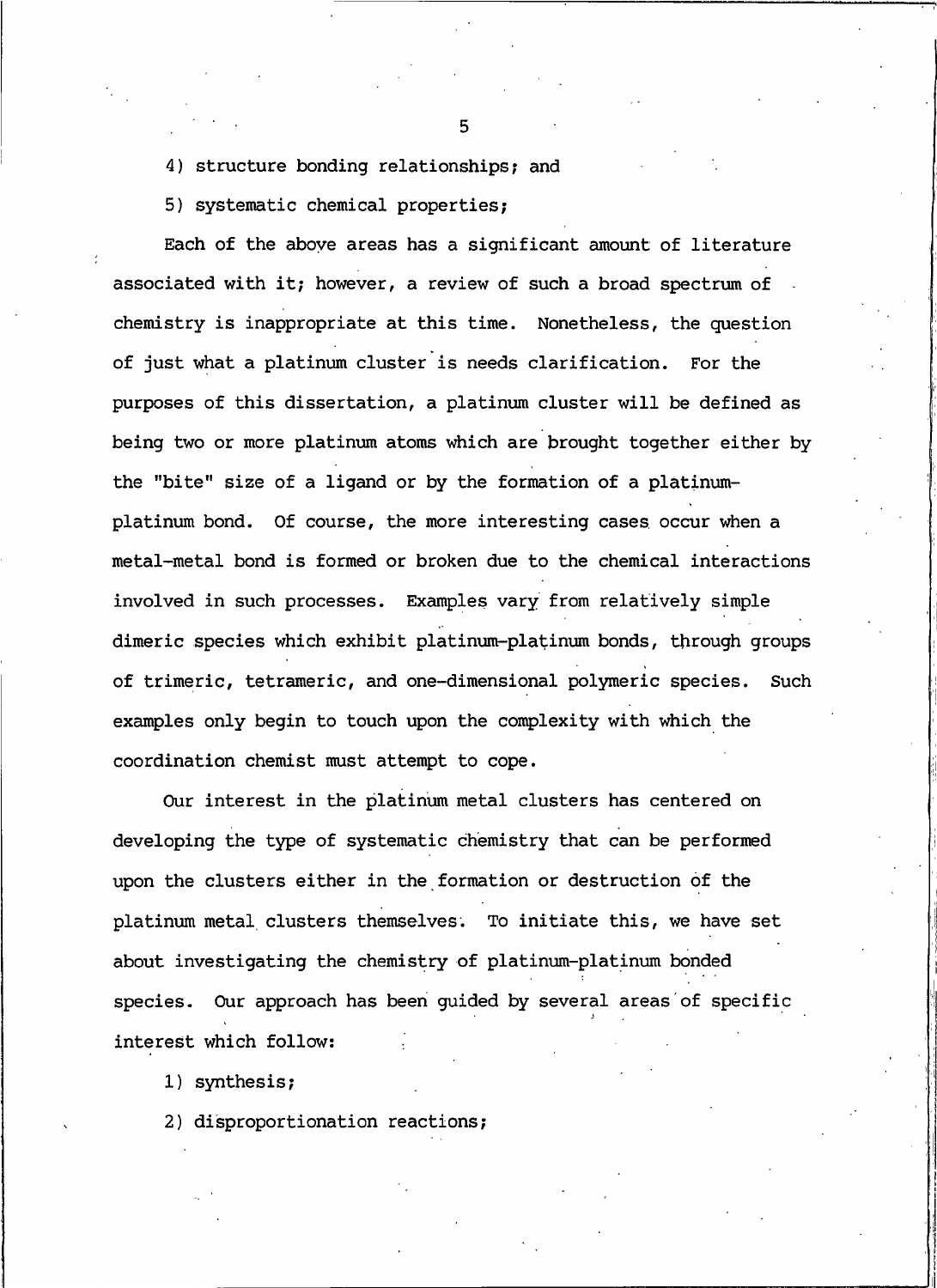3) substitution reactions;

4) cluster redox chemistry; and

5) mechanistic considerations.

Reading the following pages will reveal that each of the five areas above will be addressed, either as a route to compounds, or as a method for the analysis of such complexes.

The initial portion of this work was undertaken to investigate the reaction chemistry of a group of binuclear platinum (III) complexes. Such binuclear  $d^7-d^7$  metal complexes possess a net single bond between the metal atoms and exhibit an electronic configuration of  $\sigma^2 \pi^4 \delta^2 \delta^{*2} \pi^{*4}$  (15). Generally the systems have two or four ligands bridging the metal centers and possess axial positions which can be occupied by appropriate monodentate ligands. Such a style of bonding and electronic configuration is observed in Rh<sub>2</sub> +4 systems  $(16-18)$ , for which several examples have been structurally characterized. By comparison, however, the Pt<sub>2</sub> +6 systems have only recently been studied in any detail, and few structural examples are known.

### Sulfate and Phosphate Bridged Species

In 1905 Blondel prepared a complex which he suggested was a platinum(III) complex. This complex was the first example of such an oxidation state and still elicits questions about the electronic configuration of the metal atoms (19). In a complex reaction between platinum(IV) and an aqueous sulfuric acid solution which was reduced with oxalic acid, Blondel formed the binuclear platinum(III)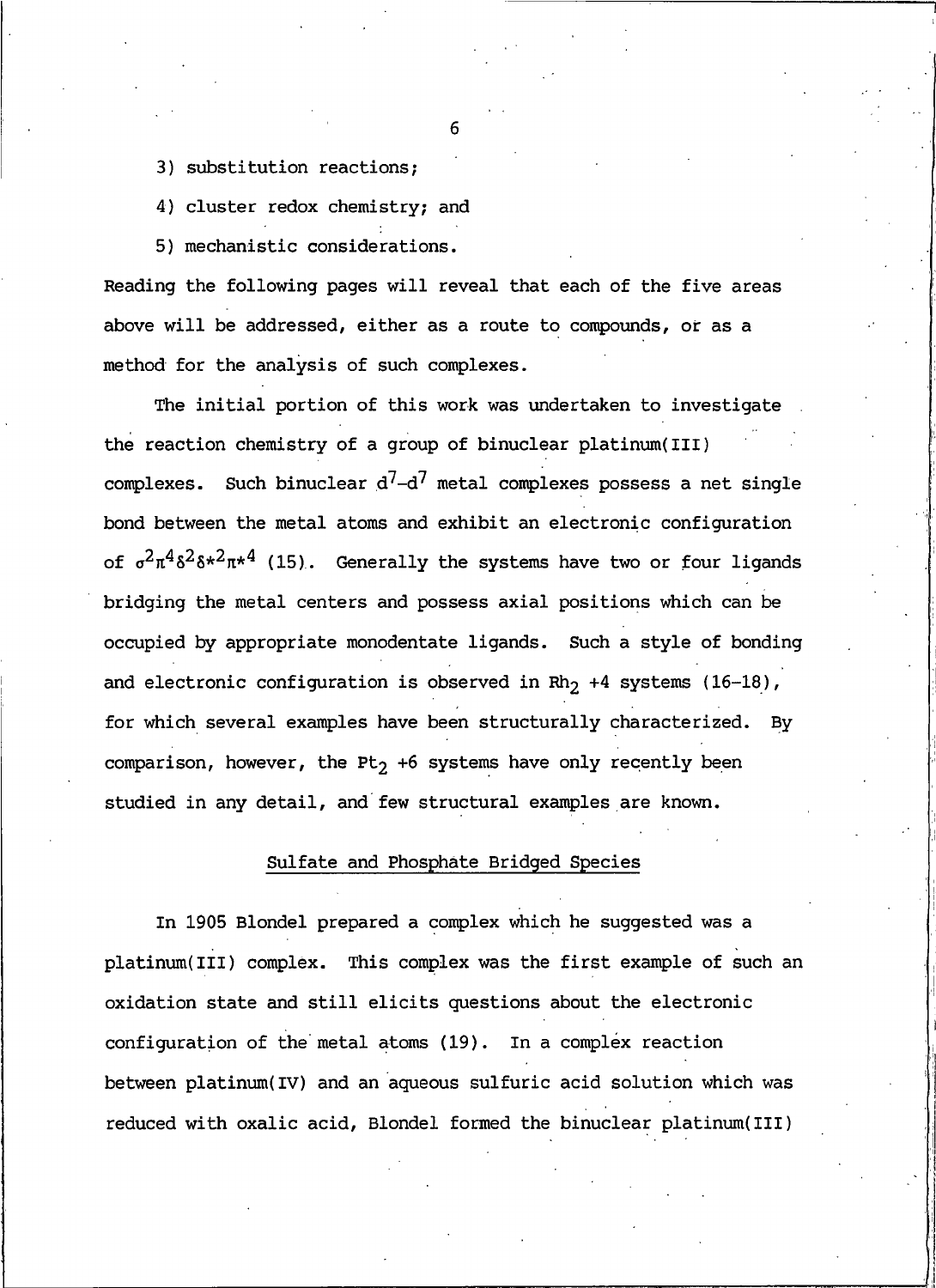complex  $[H_2(PL_2(SO_4)_4(H_2O)_2]\cdot 9.5H_2O$ . Additionally, Blondel reported the sodium and potassium salts of the complex (20). Blondel's work was confirmed several years later by Wöhler and Frey (21), who also synthesized several closely related species. The potassium salt which Blondel reported proved to be significant in that it was the first structurally characterized platinum(III) complex (22) exhibiting platinum-platinum bonds (23-27).

The reaction conditions under which the complexes are prepared appear quite simple. Essentially all that is required is heating a given platinum(II) complex with an aqueous solution of either sulfuric or phosphoric acid. During the course of the reaction, at least four color changes are observed, as is exhibited in Figure 1. The reaction begins as a colorless solution, changing sequentially to blue, green, yellow; then the dimeric red-orange product precipitates from solution. Our efforts to perform nuclear magnetic resonance (NMR) spectroscopic studies upon the product proved exceptionally difficult due, as we found, to the low solubility of the product in all solvents. Additionally, a group of Australians were at the same time completing the nuclear magnetic resonance studies of the complexes (29). Since our interests were focused both upon the study of platinum-platinum bonds and upon the processes which must take place to form the bonds, we decided to investigate the events which precede platinum-platinum bond formation. Given the idea (in inorganic chemistry) that one color of a solution can indicate a single compound, there is in the above system the potential for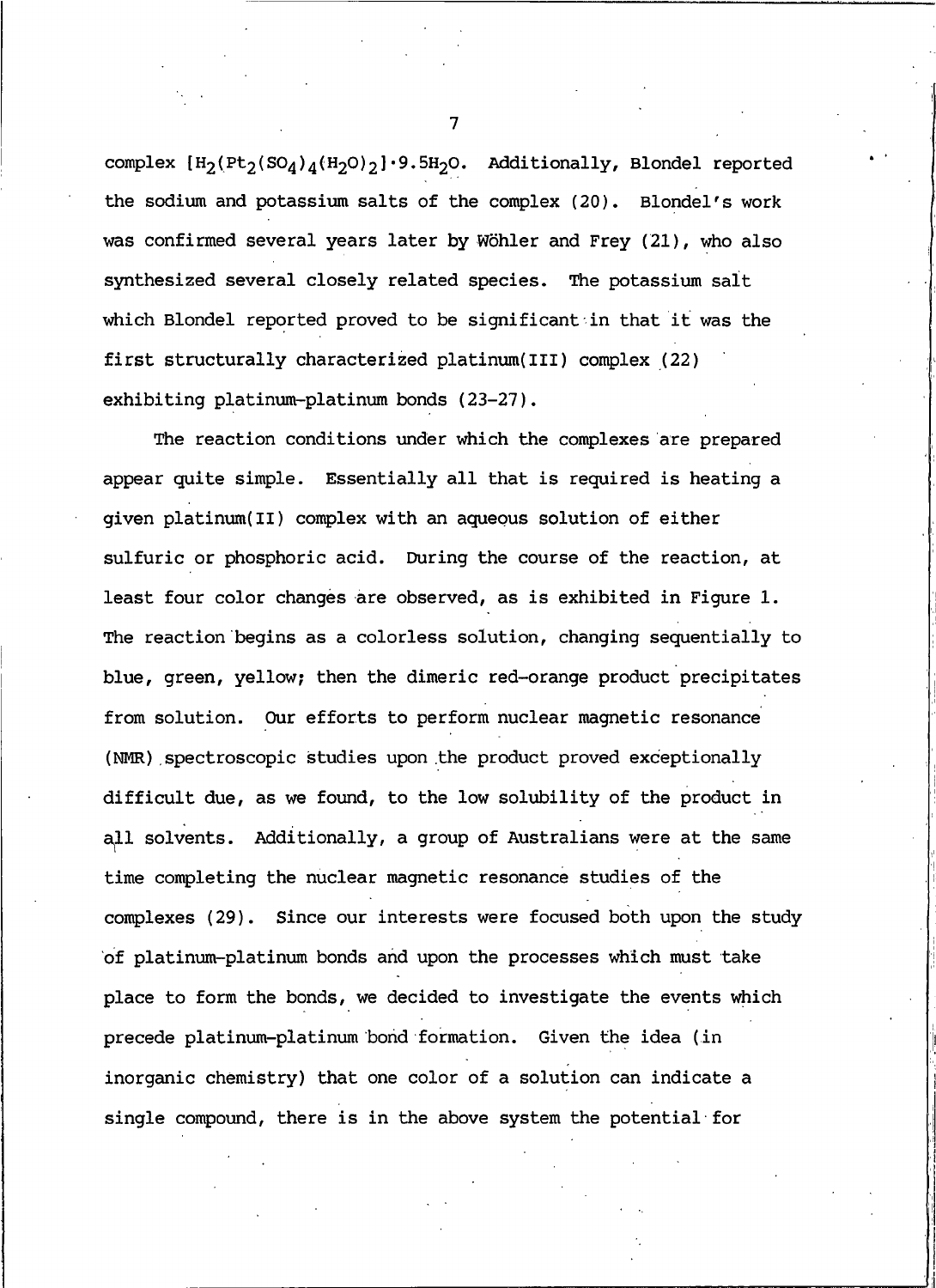

Figure 1. The reaction sequence leading to the dimeric platinum(III) phosphate and sulfate complexes.

 $\infty$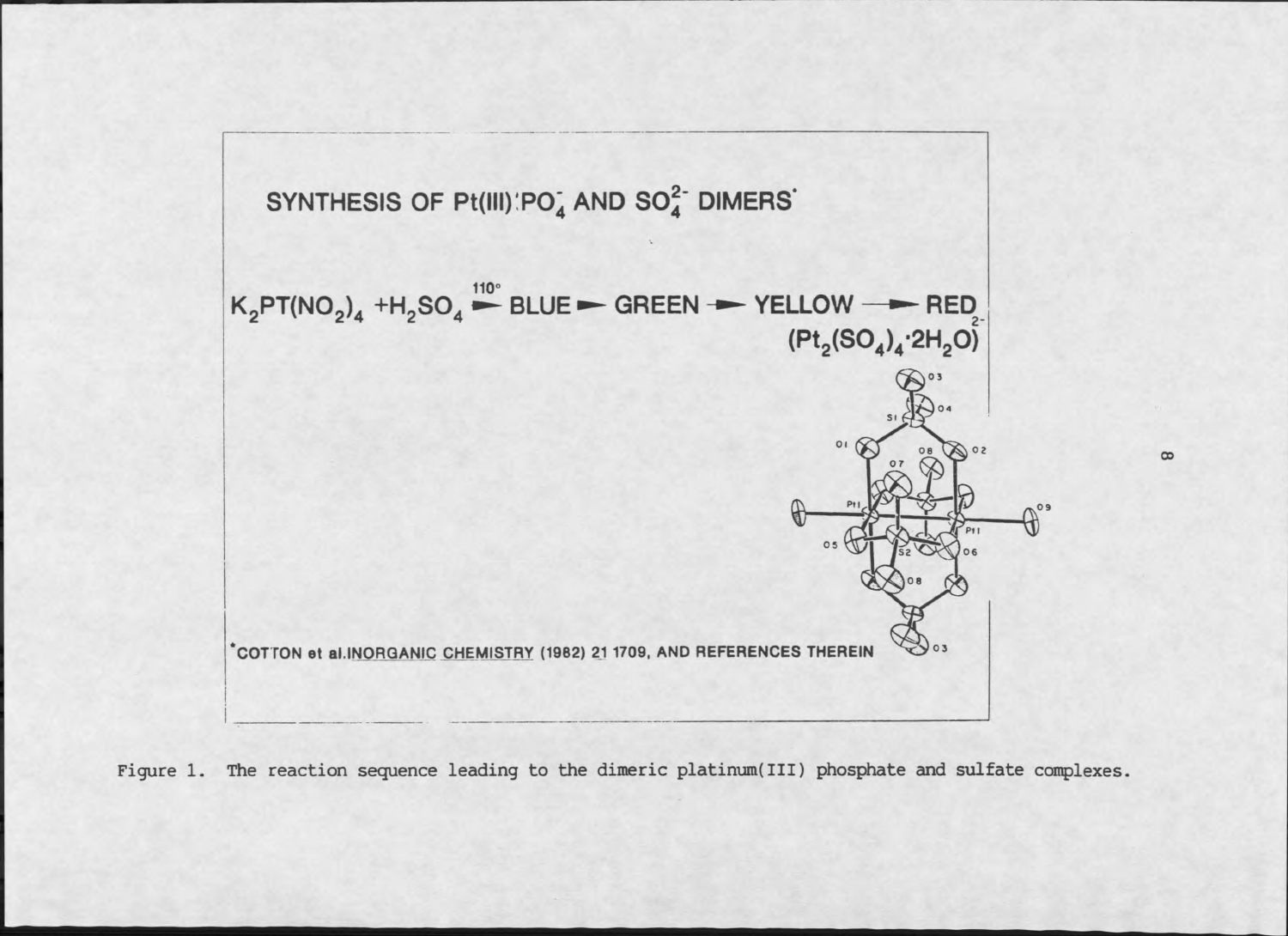describing at least two or three complexes. In theory, describing such a series of events could give a "snapshot" view of the sequence of events which lead to the formation of platinum-platinum bonds and perhaps present some insights into the mechanism of platinum-platinum bond formation. Therefore, this line of research was pursued and is described herein. We were able to obtain a group of blue crystals which were formed in the early part of the reaction sequence described previously. These crystals proved to be highly air and moisture sensitive. For platinum there seem to be three general classes of blue compounds. The best known class consists of linear tetrameric complexes of mixed valence (30). A second class, lesser known but well-characterized, is mononuclear, most probably with a charge transfer band in the long wavelength part of the visible spectrum (31-32). The third class has but a single wellcharacterized example--- a mononuclear, blue, paramagnetic platinum species with rather bulky electron donating ligands which possibly function to prevent the dimerization of the platinum centers (33). A number of studies have been reported upon the blue solution which forms when platinum(II) nitrites react with phosphoric and/or sulfuric acids (23,28,34-36). The blue solutions owe their color to an absorption band near 630 nm. Some investigators have suggested that the blue compounds are nitrosyl complexes, but no structural information has been available due to the difficulties encountered with handling the complexes. The two complexes which are described in the following discussion (blue and green) each exhibit a bent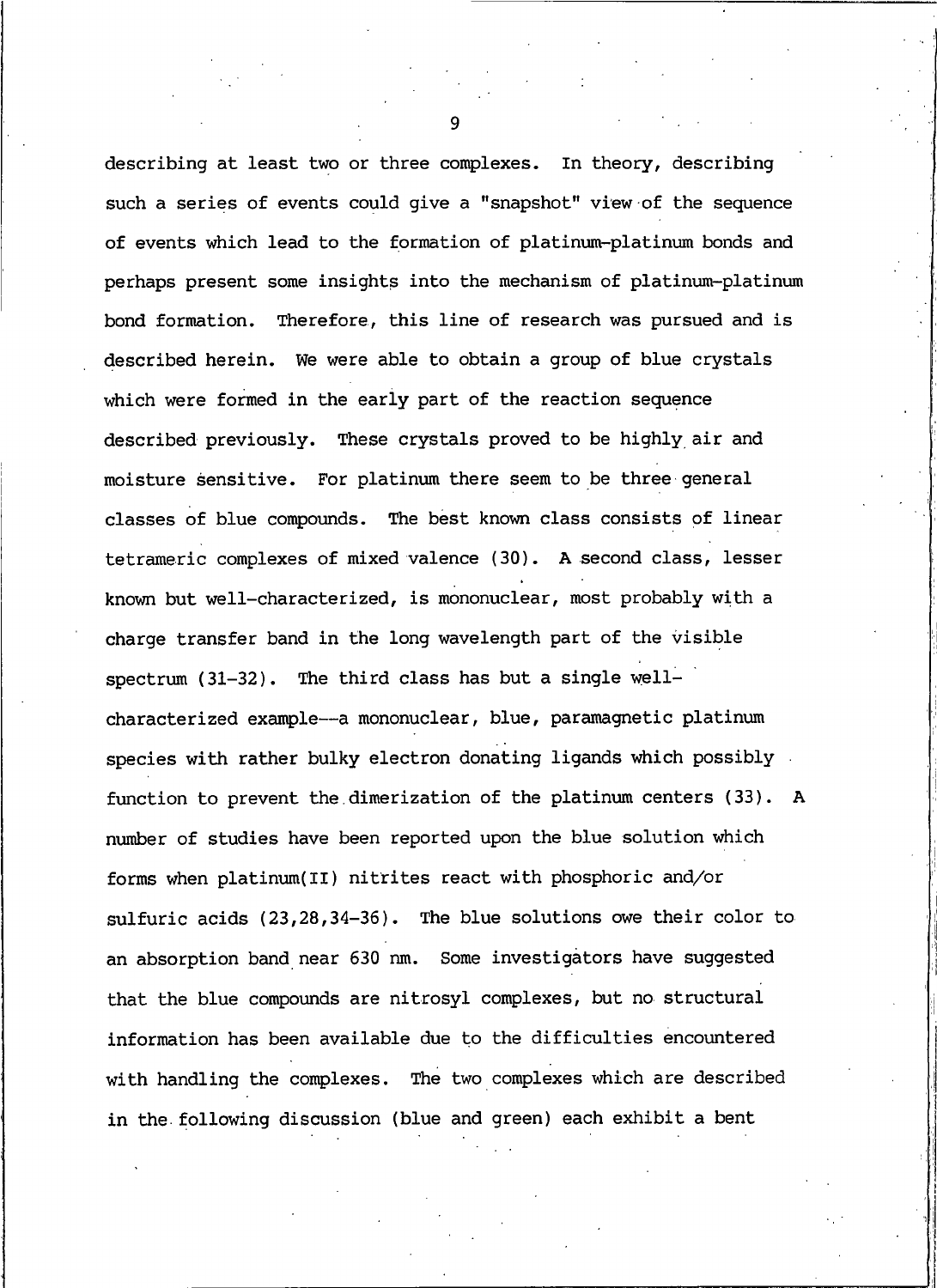nitrosyl ligand upon the platinum atom. Only one other example of a bent nitrosyl on a platinum center was previously structurally characterized (37). Both complexes were shown to be highly unstable to air, moisture, and elevated temperatures. Additionally, unless the crystals of each compound were kept in their mother liquor and stored at -20°C under airless conditions, the reaction was observed to proceed toward the red dimeric platinum(III) product. The blue species is believed to be one of two species present in solution during the initial steps of the platinum-platinum bond formation reaction sequence. The other species is probably a platinum(II) species which results from the well-characterized hydrolysis reaction of K<sub>2</sub>Pt(NO<sub>2</sub>)<sub>A</sub>·2H<sub>2</sub>O in aqueous acid solutions (38). Since these two complexes are the second and third structural examples of the bent nitrosyl ligand on a platinum center, they have given some interesting insight into the initial steps of platinum-platinum bond formation. The structural details of bent nitrosyls on platinum have also been of interest. During efforts to make analogues to the two new complexes, several closely related species were crystallized and their structures elucidated. Such compounds will also be discussed in light of their relationship to the formation of platinum-platinum bonds.

10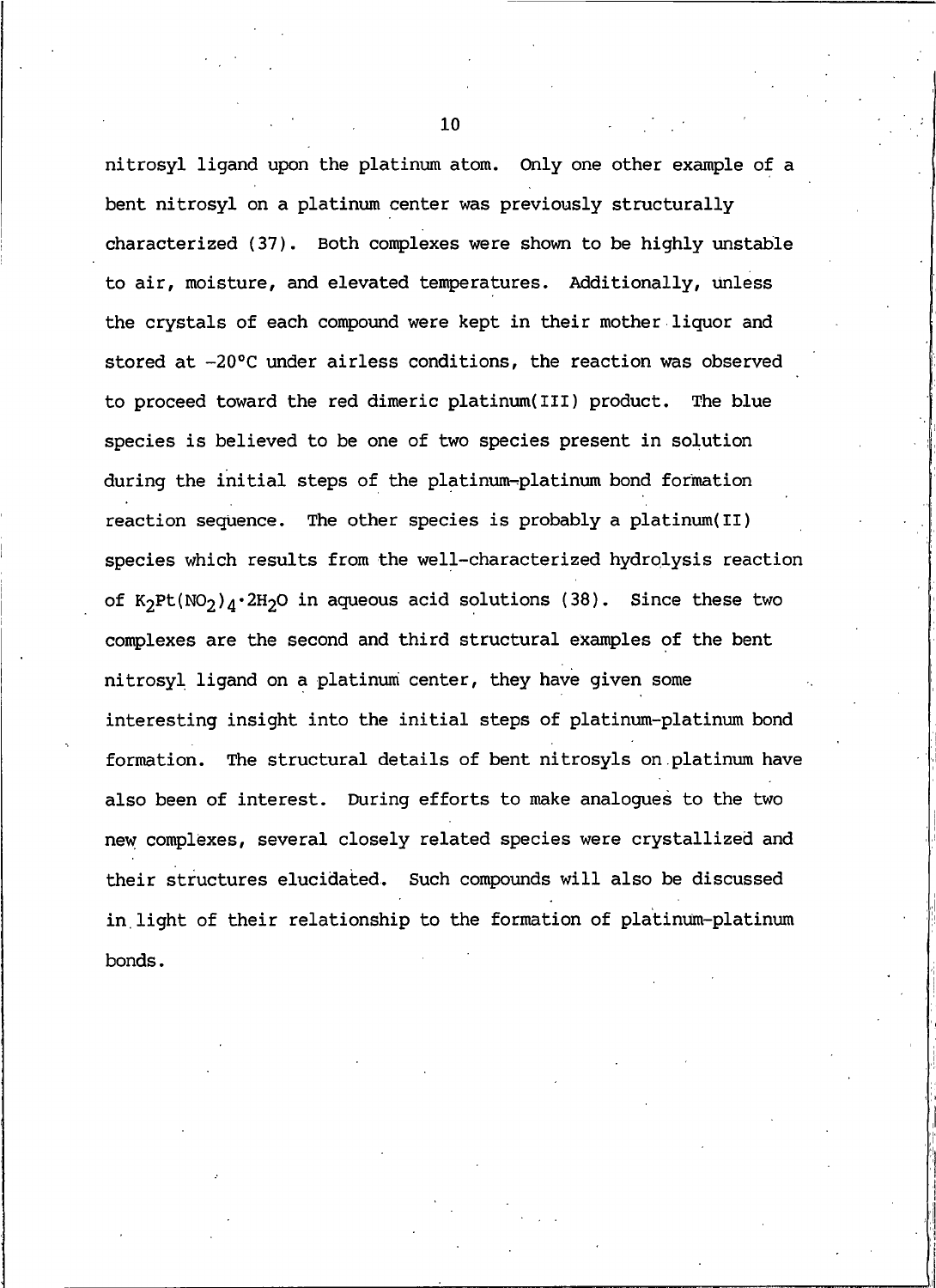### ∝-Oxopyridonate Bridged Platinum(III) Complexes

There have been a number of synthetic approaches for the preparation of complexes with the platinum ions in the formal +3 oxidation state; however, most approaches yield products which are insoluble, give poor chemical yields, or are not reproducible (as we observed in the formation of the binuclear sulfate and phosphate species). A synthetic approach for the preparation of binuclear platinum(III) complexes with properties including high yield, stability, and solubility has been suggested by Vrieze (39-40). Vrieze's method employs platinum(II) precursors which (by oxidative addition reactions) yield binuclear platinum(III) products. The method involves the use of silver(I) carboxylate salts, which have been shown to give the binuclear platinum(III) species. Such species possess many of the "desirable" properties described earlier. F. A. Cotton's research group has employed a variation of Vrieze's method to obtain a group of new and interesting platinum(III) complexes. The complexes contain hydroxypyridine ( $\alpha$ -pyridone) derivatives which are known to give some interesting coordination geometries, especially as bridging ligands. The asymmetric ligands (Figure 2), typically stabilize metal-metal bonds by bridging the two metal centers (41-42). Examples of such ligands playing an important role in the chemistry of metal-metal bonds are found in a number of cases ranging from quadruple bonds (Cr, Mo, W) to single bonds (Rh, Pt)  $(15)$ .

11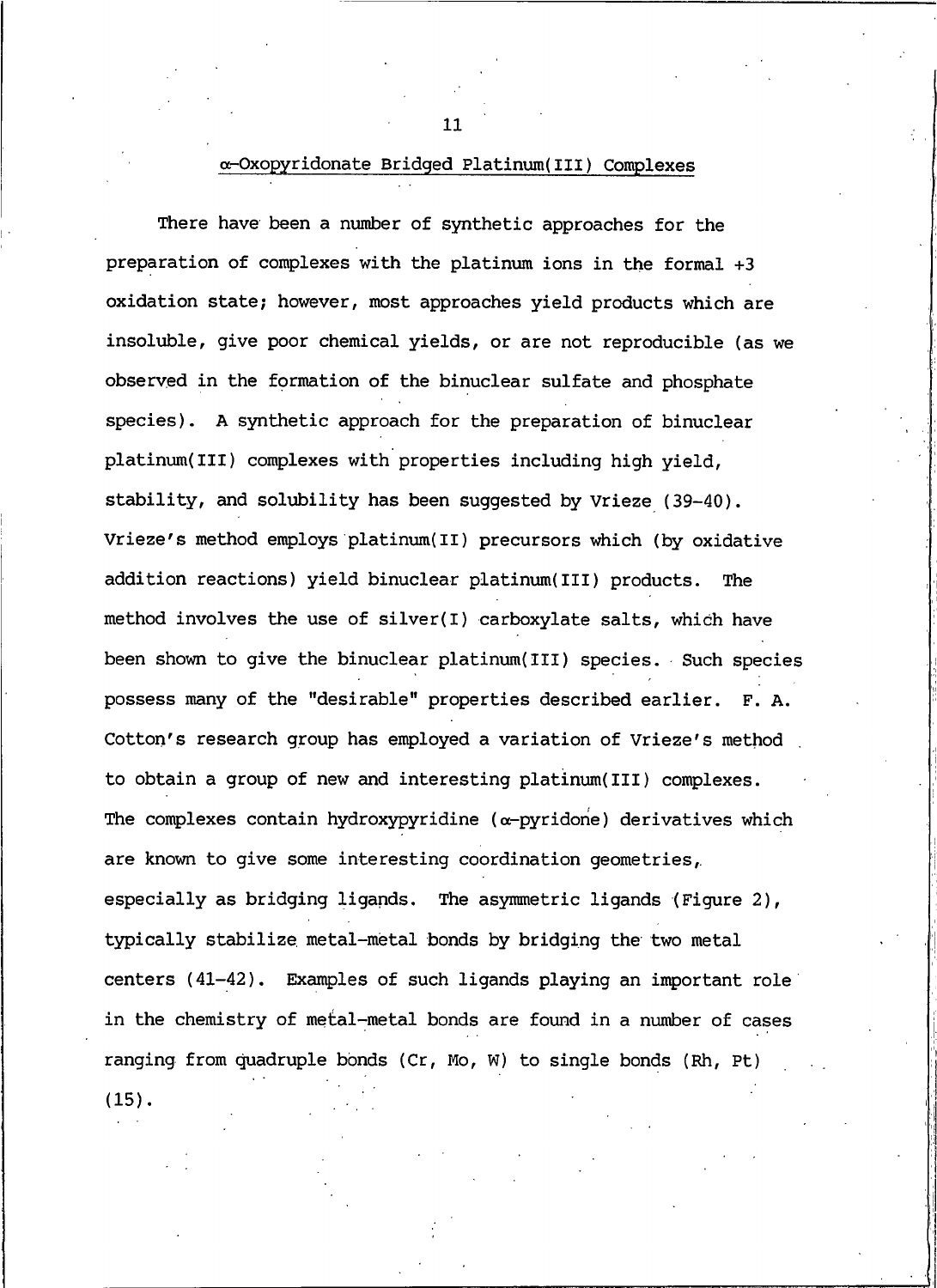

Figure 2. Oxopyridonate ligands and their derivatives.



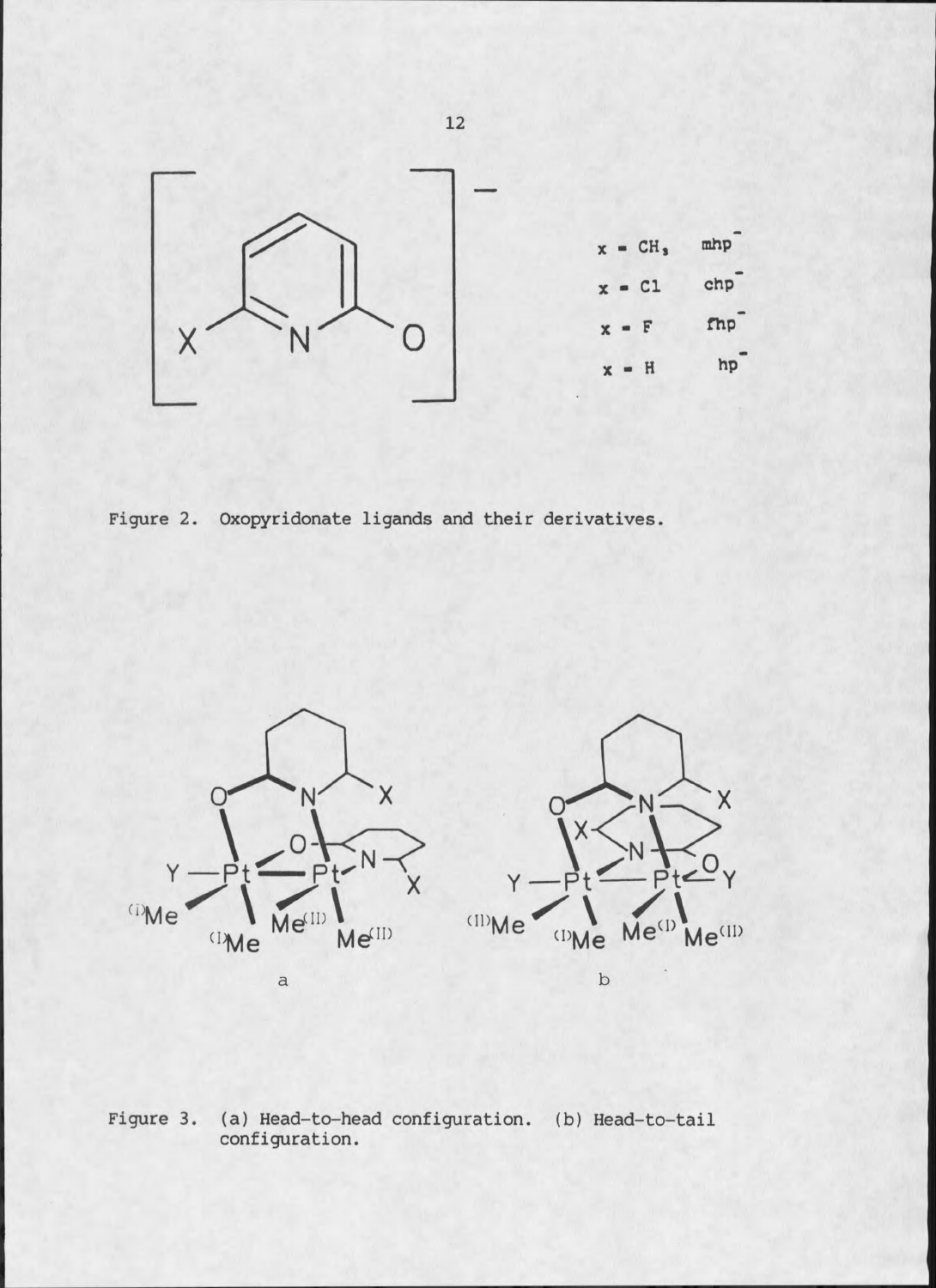The resulting hydroxypyridinoate complexes have coordination geometries that are dependent upon the steric bulk of the substituted pyridine ring. If the substituent is large (e.g.,  $CI^-$  or  $CH_3$ ), the complexes take the head-to-head bridging ligand arrangement, with one of the axial sites vacant due to the steric interference of the ring substituent (Figure 3). If, on the other hand, the substituent is relatively small (e.g., H or F), head-to-tail or head-to-head ligand arrangements can result. More interestingly, the complexes with the small substituents can inter-convert by the addition of an excess or the removal of the axial donor ligand (42). The preparation of the complexes follows the general scheme shown below:

 $[Pt_2(CH_3)_4(R_2S)_2]$  + 2Ag(xhp) ->  $[Pt_2(CH_3)_4(xhp)_2(R_2S)]$  + 2Ag<sup>o</sup>

 $[Pt_2(CH_3)_{4}(xhp)_2(R_2S)] + xs pyridine \rightarrow [Pt_2(CH_3)_{4}(xhp)_2(pp)_n] + nR_2S$ 

where  $R = C_2H_5$ ;  $x = H$ ,  $F Cl$ ,  $Br$ , or  $CH_3$ ; and  $n = 1$  or 2.

Using the above reaction sequences, Cotton's group has to date prepared ten new platinum(III) complexes, and they have structurally characterized the compounds by single crystal x-ray diffraction Eight of the ten new complexes have been investigated by methods. this author using nuclear magnetic resonance and x-ray photoelectron spectroscopic methods. In-solution structural details, NMR chemical shifts, and oxidation state information are reported here.

The platinum(III) complexes which were synthesized by Cotton's group are very stable in most organic solvents and can generally be isolated in high yield (70-90%). The NMR studies which appear here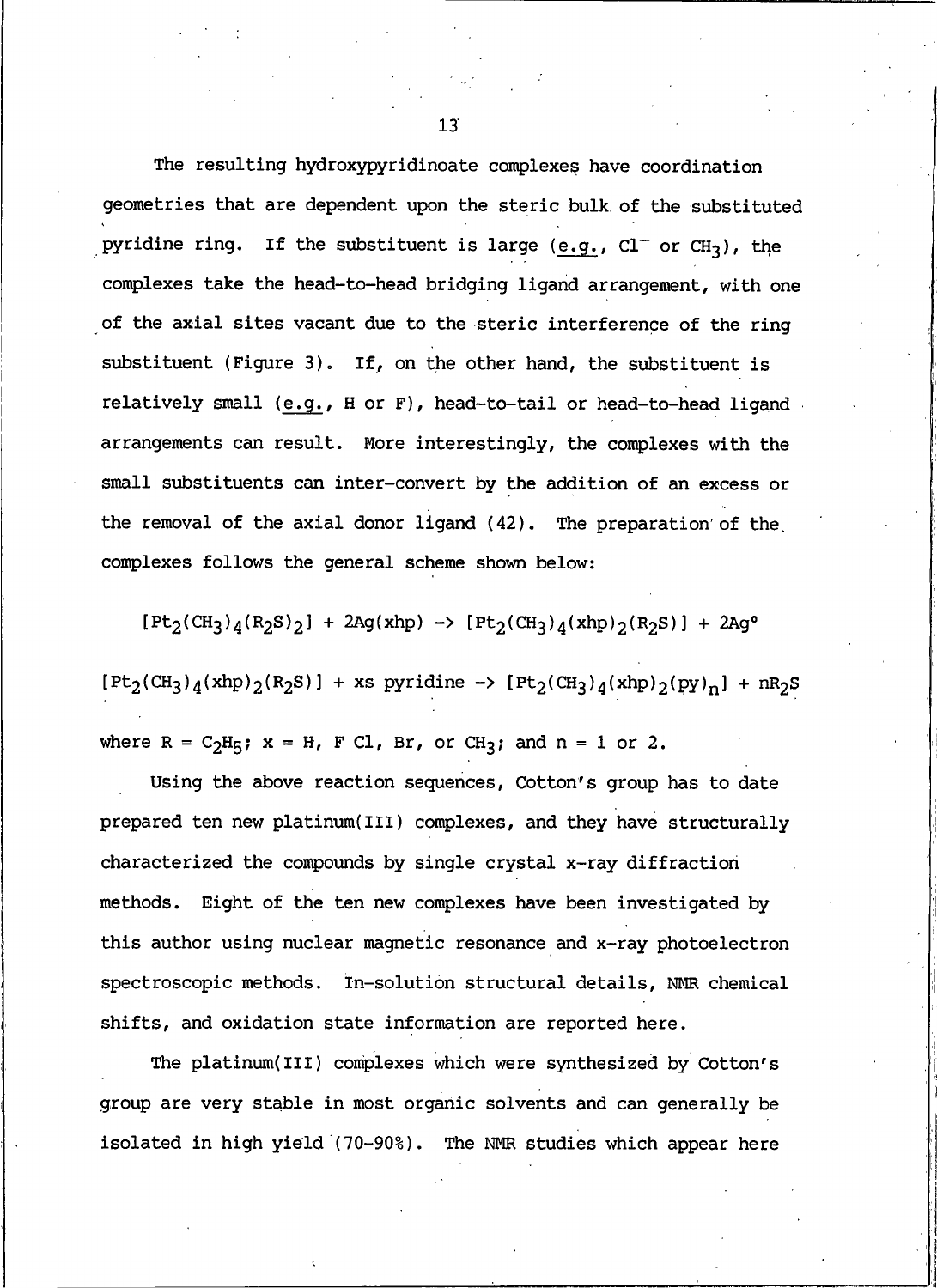suggest that the head-to-head complexes are stable in solution for relatively long periods of time, while the head-to-tail complexes tend to revert to equilibrium mixtures of head-to-head and head-totail forms over the course of a few hours to days. Evidence for interconversion is found in the platinum-195 NMR spectral data. Nonetheless, there is no evidence for the dissociation of the complexes in either case. Additional studies of the reaction chemistry of these complexes continues both here at Montana State University and in Cotton's group at Texas A and M University.

### Platinum Carboxylate Bridged Compounds

Vreize's and Cotton's success with the formation of platinumplatinum bonds through oxidative additions of various carboxylato species to metal centers led us to investigate a tetrameric carboxylato species which had been characterized as being platinum(II). The complex exhibits an interesting structure (Figure 4). The structure is composed of a nearly planar square of four platinum ions, with each platinum ion being 2.5 Å from each of its nearest neighbors. There are bridging acetate ions between each of the metal centers, such that each metal center exhibits pseudooctahedral coordination. The acetate ligands are alternately axial and equatorial on each side of the square; the resulting symmetry of the complex gives it quite an aesthetic appeal. Besides the aesthetic aspects of the complex, one notes that the 2.5 Å distance between the metal centers suggests platinum-platinum bonds. Such an

 $14$